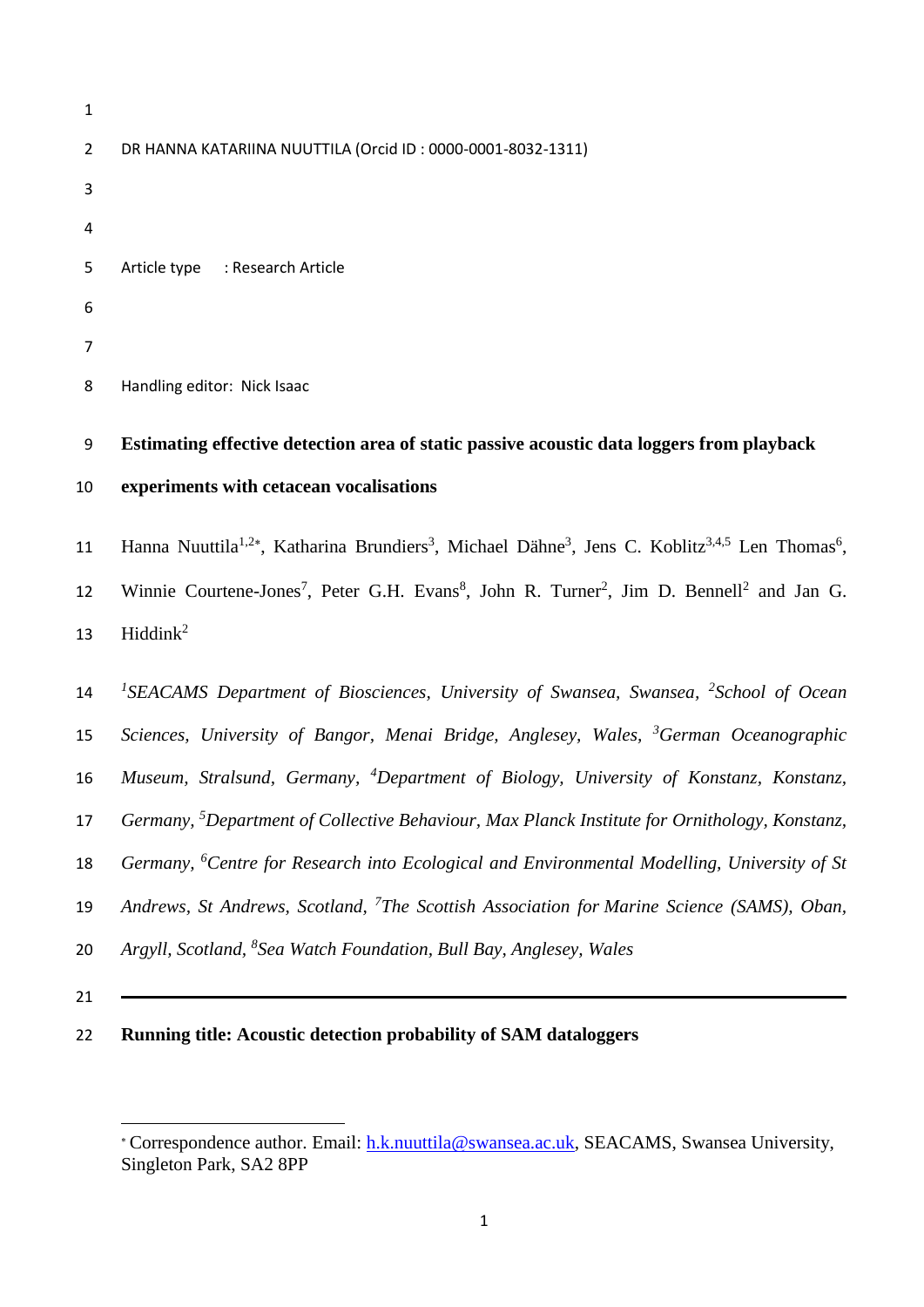23 1. Passive acoustic monitoring (PAM) is used for many vocal species. However, few studies have quantified the fraction of vocalisations captured, and how animal distance and sound source level affect detection probability. Quantifying the detection probability or effective detection area (EDA) of a recorder is a prerequisite for designing and implementing monitoring studies, and essential for estimating absolute density and abundance from PAM data.

- 29 2. We tested the detector performance of cetacean click loggers (C-PODs) using artificial and recorded harbour porpoise clicks played at a range of distances and source levels. Detection rate of individual clicks and click sequences (or click trains) was calculated. A Generalised Additive Model (GAM) was used to create a detection function and estimate the effective detection radius (EDR) and EDA for both types of signals.
- 3. Source level and distance from logger influenced the detection probability. Whilst differences between loggers were evident, detectability was influenced more by the deployment site than within-logger variability. Maximum distance for detecting real recorded porpoise clicks was 566 m. Mean EDR for artificial signals with source level 38 176 dB re 1  $\mu$ Pa @ 1m was 187 m., and for a recorded vocalisation with source level up to 182 dB re 1 µPa was 188 m. For detections classified as harbour porpoise click sequences the mean EDR was 72 m.
- 4. The analytical methods presented are a valid technique for estimating the EDA of any logger used in abundance estimates. We present a practical way to obtain data with a cetacean click logger, with the caveat that artificial playbacks cannot mimic real animal behaviour and are at best able to account for some of the variability in detections between sites, removing logger and propagation effects so that what remains is density and behavioural differences. If calibrated against real-world EDAs (e.g., from tagged animals) it is possible to estimate site-specific detection area and absolute density. We highlight the importance of accounting for both biological and environmental factors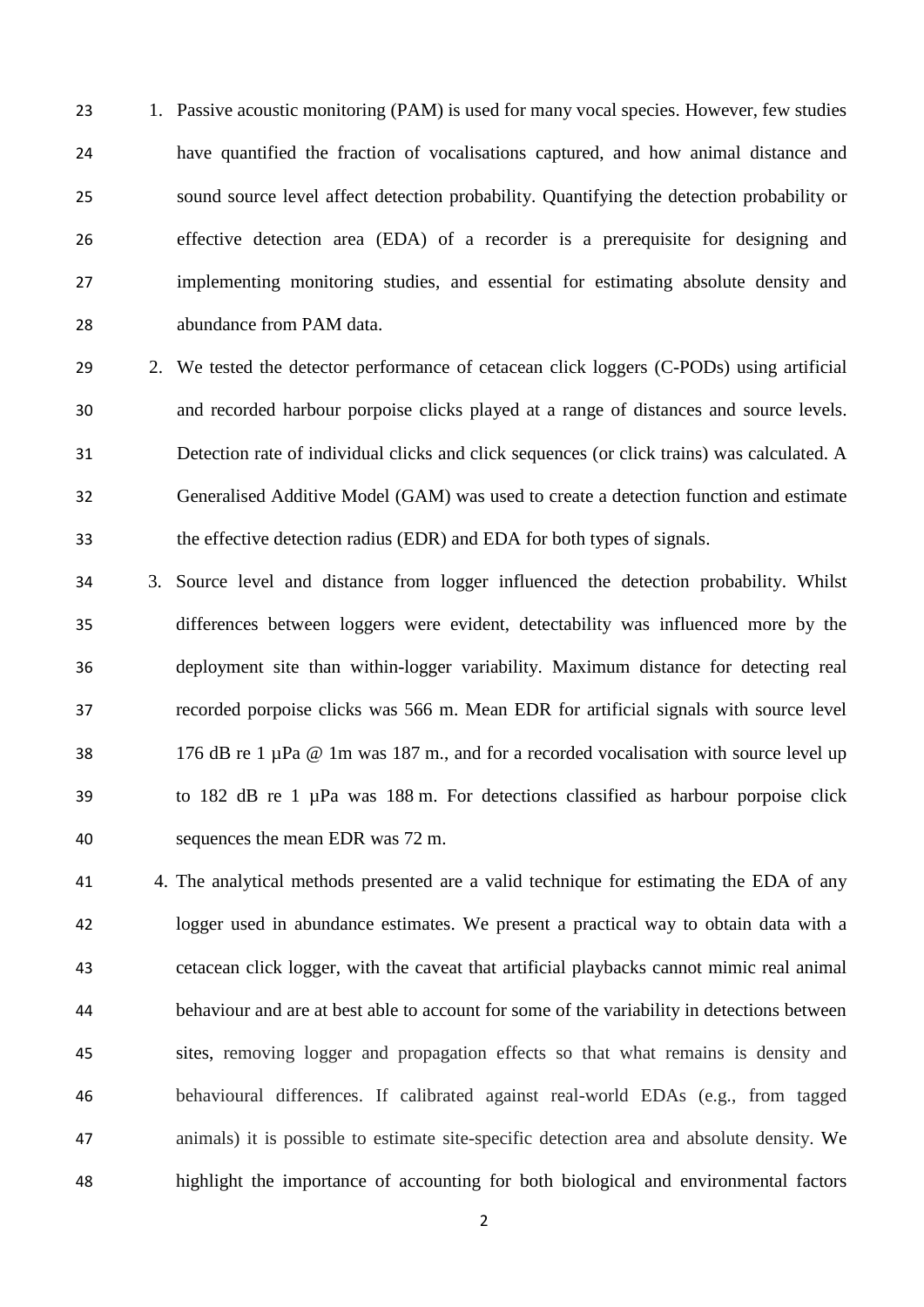affecting vocalisations so that accurate estimates of detection area can be determined, and effective monitoring regimes implemented.

# **Finnish Abstract**

 1. Passiivista akustista seurantaa käytetään monien vokalisoivien lajien tutkimiseen. Harva tutkimus on määrittänyt äänitettyjä vokalisointeja tai tutkinut etäisyyden ja äänenvoimakkuuden vaikutusta akustisten laitteiden havaitsemisetäisyyteen (EDR), havaitsemisalueeseen (EDA) tai havaitsemistodennäköisyyteen. Nämä ovat kuitenkin edellytyksiä tehokkaiden kartoitustutkimusten suunnitteluun ja olleellisia tietoja lajien tiheyttä mitattaessa akustisilla laitteilla.

 2. Me testasimme akustisten seurantalaitteiden (C-PODs) suorituskykyä jotka tallentavat pyöriäisten kaikuluotausäänisarjoja. Käytimme keinotekoisia sekä nauhoitettuja äänisarjoja joita toistettiin eri välimatkojen päästa ja eri lähdevoimakkuuksilla. Määrittelimme havaitsemisasteen sekä yksittaisille äänille etta äänisarjoille. Käytimme yleistettyä additiivista mallia (GAM) luodaksemme funktiot havaitsemistodennäköisyydelle ja arvioimme laitteiden tehokkaimman havaitsemisalueen (EDA) molemmille eri signaaleille.

 3. Sekä lähdevoimakkuus että välimatka vaikuttivat havaitsemistodennäköisyyteen. Vaikka yksilöllisillä laitteilla oli eroja, havaitsemistodennäköisyyteen vaikutti enemmän laitteen sijainti kuin laitteidenväliset erot.Suurin etäisyys josta pyöriäisvokalisaatio havaittiin oli 566 m. havaitsemisetäisyyden keskiarvo keinotekoisille signaaleille 176 dB re 1 µPa @ 1m lähdevoimakkuudella oli 187 m., ja nauhoitetulle pyöriaisääntelyille lähdevoimakkuudella 182 dB re 1 µPa oli 188 m. äänisarjojen havainnoille jotka laitteet automaattisesti luokitteli pyöriäisääniksi, keskiarvoinen havaitsemisetäisyys oli 72 m.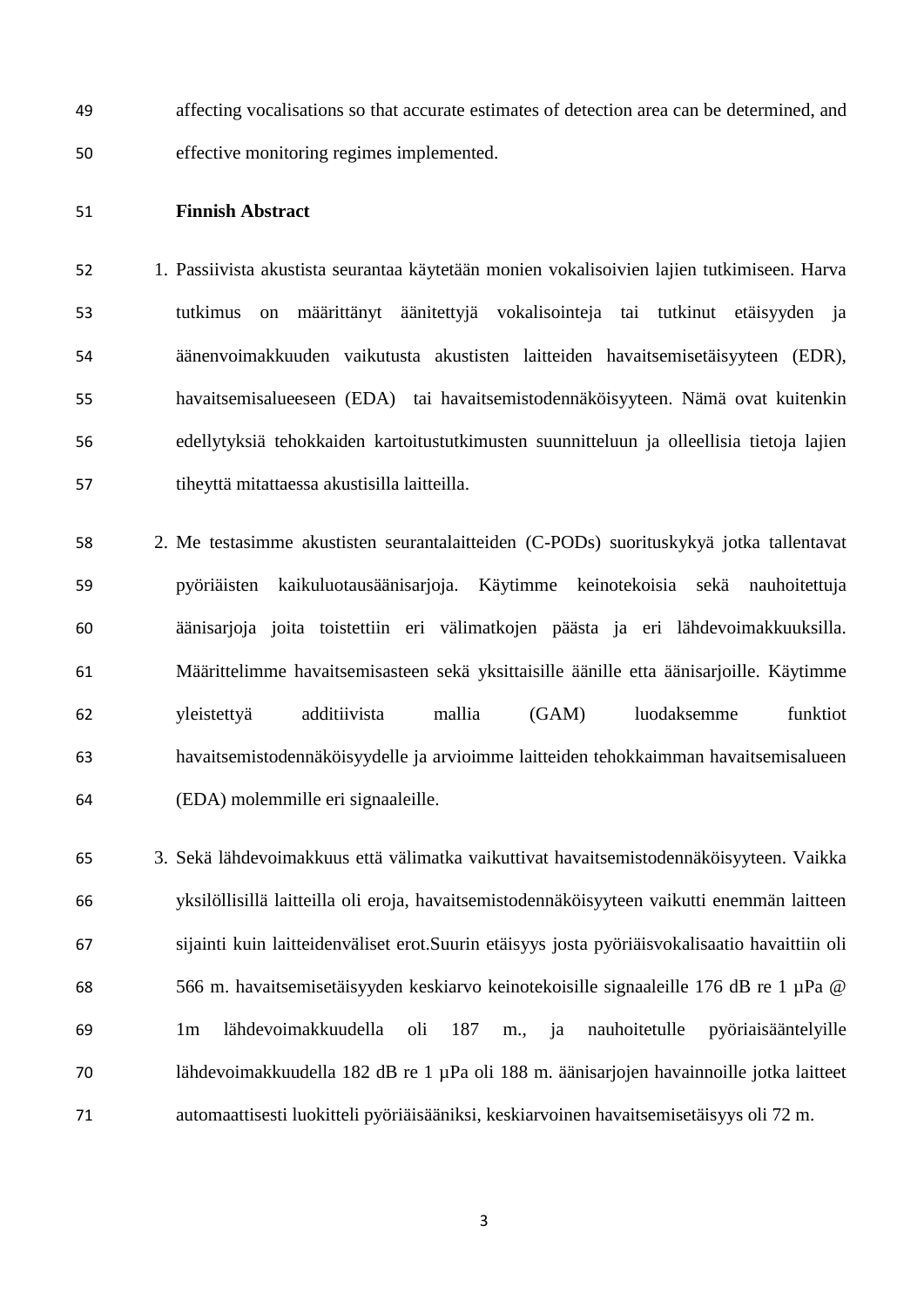4. Tässä esitetty laskennallinen menetelmä on pätevä tekniikka havaitsemisalueen arvoimiseen millä tahansa laitteella jonka tarkoituksena on lajien tiheyden laskeminen. Me esitämme käytännöllisen tavan hankkia dataa merinisäkkäiden äänisarjoista, vaikka huomautamme että keinotekoiset toistokokeet eivät voi imitoida oikeiden eläinten käyttäytymistä. Parhaimmillaan ne pystyvät ottamaan huomioon datan vaihtelevuuden laitteiden sijainnista johtuen, poistaen laitteidenväliset erot ja akustisen propagaation seuraukset, niin että tiheys (ja siihen vaikuttavat oikeiden eläinten käyttäytymisvaihtelut) voidaan määritellä. Jos akustiset laitteet voidaan lisäksi kalibroida todellisia havainnointietäisyyksiä vasten (esim. villeiltä, merkityiltä eläimiltä) on mahdollista arvioida aluekohtainen havainnointitodennäköisyys seka absoluuttinen eläintiheys. Korostamme biologisten sekä ympäristöllisten osatekijoiden vaikutusta ja painoarvoa eläinten vokalisaatiohin, jotta täsmällisiä ja todenpitäviä arviointeja lajitiheyteen voidaan määritellä ja tuloksia tuottavia seurantajärjestelmiä toteuttaa.

 **Key-words:** C-POD, density estimation, detection function, effective detection radius, static passive acoustic monitoring, abundance. **Word count**: 7141

# **Introduction**

 Conservation and management of wildlife requires reliable estimates of animal abundance or density, traditionally achieved through visual counts or by (re-)capturing animals. Many animals, such as forest dwellers and diving marine species can be challenging to study due to inaccessibility of their habitats and limited availability for ground-based or sea surface-based observers. Visual monitoring methods are furthermore prone to inherent biases caused by temporal variability, observer ability and, particularly at sea, are limited to calm weather and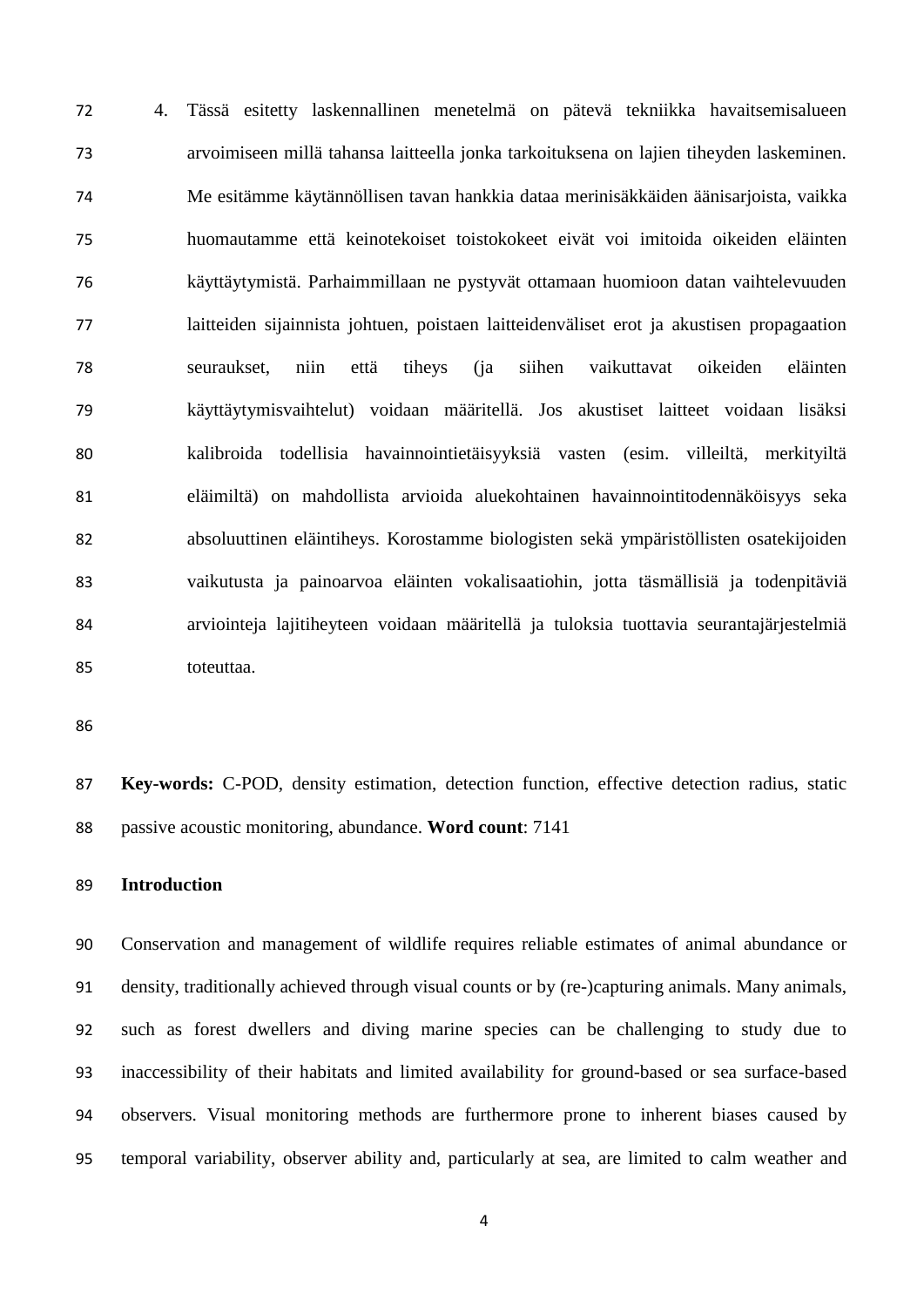good visibility. Visual surveys conducted in summer cannot predict abundance in other seasons, and if not conducted at frequent intervals have a low ability to detect long term trends in population status. Cryptic, but vocal species, including many monkeys, bats, birds, frogs and cetaceans are increasingly being monitored using passive acoustic methods. Various techniques have been developed for mobile (i.e. towed) acoustic methods for studying cetaceans (Barlow and Taylor, 2005; Akamatsu et al. 2008) but static devices pose a new set of challenges. Various automated acoustic devices to collect and analyse acoustic data can now detect and identify species and can be an efficient alternative to or complement existing visual sampling as they can be used in inaccessible areas, reduce disturbance caused by human presence, and maximise temporal coverage through a long-term sampling regime (Digby et al. 2013; Mellinger et al. 2007). In this paper, we present a technique for characterising the performance of an acoustic detector using playback experiments; although the technique is potentially applicable to terrestrial studies, our focus here is on cetaceans.

 Effective abundance monitoring is crucial for species under threat from anthropogenic activities. One such species is the harbour porpoise (*Phocoena phocoena*, Linnaeus, 1758), which, although commonly sighted off the North East Atlantic coastline, is increasingly threatened by human activities; the Baltic subpopulation is listed as 'critically endangered' in the IUCN Red List (Hammond et al. 2008). The porpoise is difficult to monitor using visual techniques because of its small size and cryptic behaviour, but it lends itself well to acoustic studies because it emits stereotypical, narrow-band high frequency (NBHF) echolocation clicks and produces near continuous vocalisations apart from short rest periods (Linnenschmidt et al. 2013, Wright et al. 2017). Automated underwater click loggers such as C-PODs (Chelonia Ltd., Cornwall, UK) use waveform characterisation to identify clicks based on their intensity, bandwidth, frequency and duration. After retrieval of the devices, custom-written software then uses the recorded information to classify detected sounds into series, termed trains. These are further categorised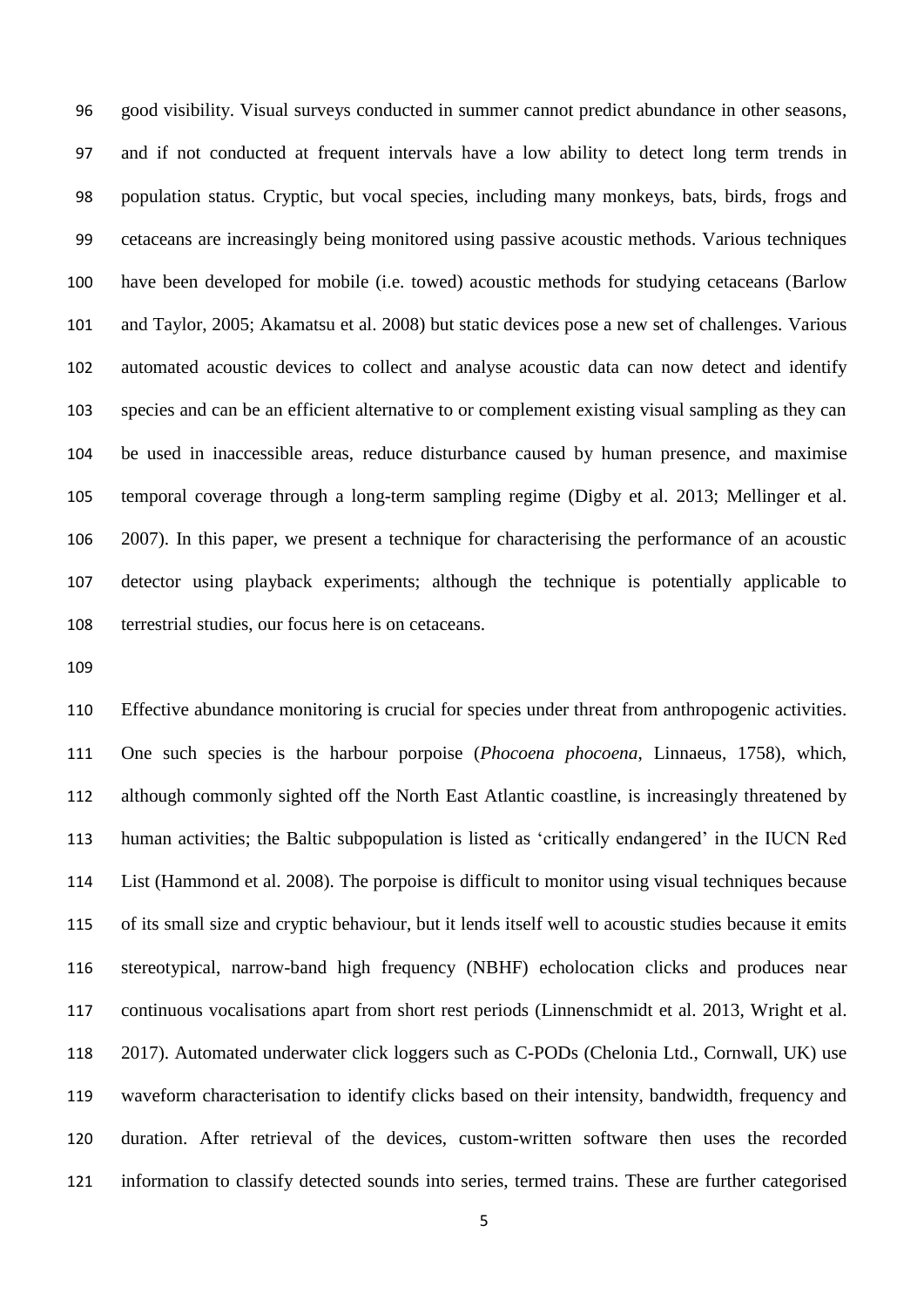based on their likely origin (boat sonar, dolphin, or porpoise) according to known characteristics of cetacean vocalisations. Click logger data are now widely used to evaluate presence and foraging behaviour of vocalising cetaceans in both coastal and offshore areas (Benke et al. 2014; Verfuß et al. 2007; Schaffeld et al. 2016; Simon et al. 2010); and assess disturbance from wind farms, shipping, fisheries and coastal development (Carstensen et al. 2006; Todd et al. 2009). They can also potentially be used to estimate animal density (Kyhn et al. 2012).

# *Estimating density*

 Several approaches have been developed to estimate animal density from stationary passive acoustic data (Marques et al. 2012); we introduce two here that are relevant to static loggers. In the first, the unit of analysis is an individual vocalisation, such as a cetacean click. Then,

133 
$$
\widehat{D} = \frac{n(1-\widehat{c})}{\widehat{v}T\widehat{r}} \quad \text{(Eqn. 1)}
$$

 where *n* is the number of detected vocalisations, *c* is the proportion of those that are false 135 positives (i.e., not from the target species),  $\nu$  is the effective detection area (EDA, see below),  $T$ 136 is the total monitoring time summed over all detectors in the survey and  $r$  is the average rate of sound production. The false positive rate, *c*, is estimated by inspecting a sample of the data under the assumption that a human analyst can accurately detect false positives. Sound production rate is best obtained from an auxiliary study where a sample of animals are fitted with acoustic recording tags and their vocalisation rate is measured; in practice, it is often obtained from studies undertaken in other times and places raising the possibility of bias. Here we focus on estimating EDA using recordings of cetacean echolocation, but the following equations can be applied to any animal that vocalises frequently. EDA is the area around a logger within which as many vocalisations are missed as are detected outside it; hence the EDA can be thought of as a measure of the area monitored by a logger. Acoustic detection is range-dependent, so one way to estimate EDA is by first estimating a detection function, *g*(*y*) (Buckland et al. 2001), which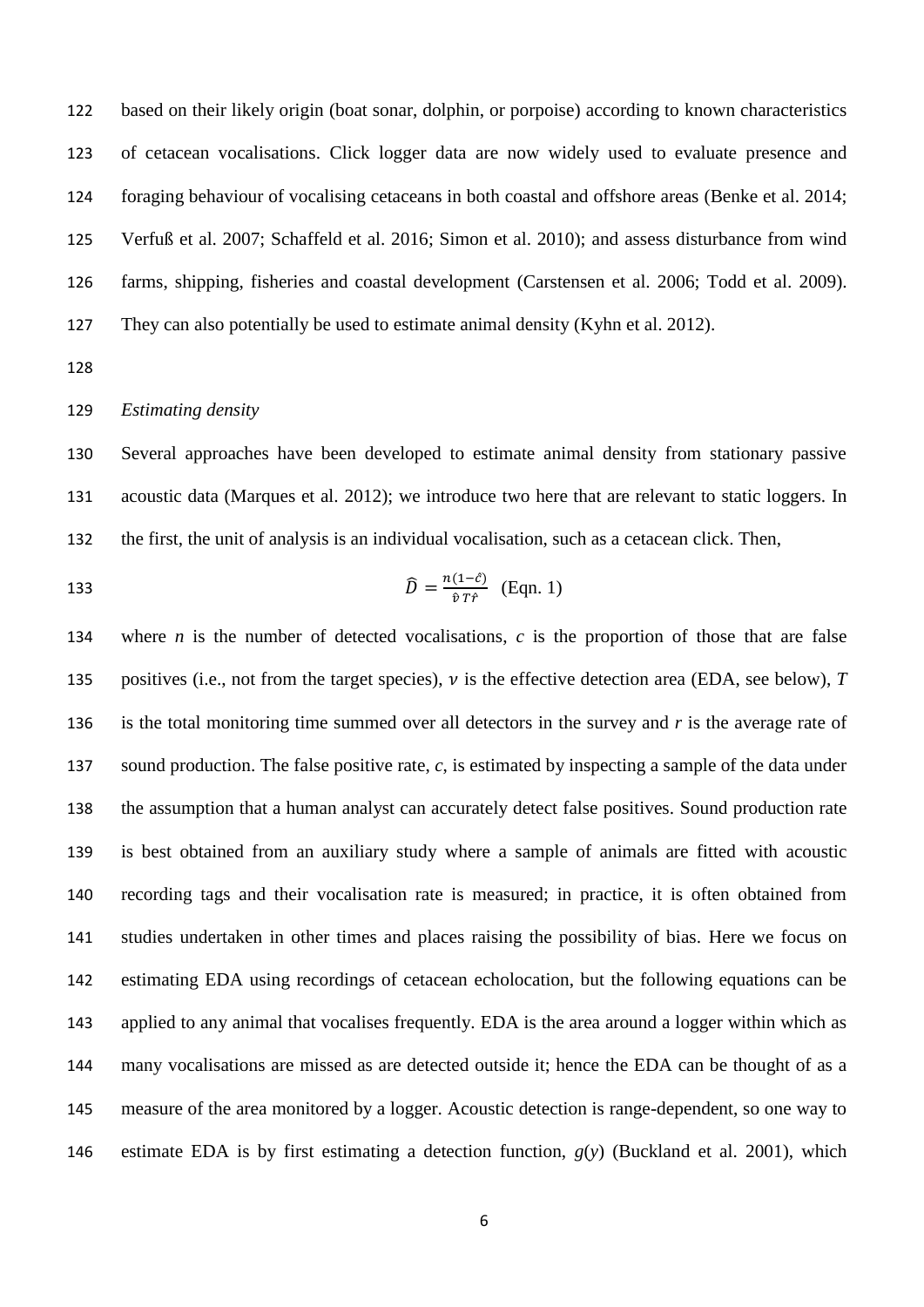describes the probability of detection as a function of horizonal range *y* of the click from the logger. Assuming vocalisations are distributed randomly around the logger (or, more appropriately, that multiple loggers are used in the survey and that they are distributed randomly within the study area),

$$
\nu = 2\pi \int_0^w r g(y) dy \quad \text{(Eqn. 2)}
$$

152 where in theory  $w = \infty$ , but in practice some finite truncation distance is used where  $g(y)$  is 153 known to be 0. EDA is sometimes expressed in terms of the effective detection radius (EDR),  $\rho$ , i.e., the distance from the logger within which as many animals are missed as are detected 155 outside it, where  $\rho = \sqrt{\nu / \pi}$ . Another related quantity is the detection probability, i.e., the 156 average probability of detecting a sound within distance *w* of the logger,  $P_a = v/\pi w^2$ .

 In the second approach to density estimation (e.g., Kyhn et al. 2012), the monitoring time is divided into a sequence of short "snapshots" where animal movement is negligible. Echolocating animals click in a regular sequence (a "click train"), and hence it is typically possible to count the number of animals detected within a snapshot interval (i.e., the number of overlapping click trains). The unit of analysis in this approach is the total number of animal detections, summed over all snapshots. Density is estimated as

$$
\widehat{D} = \frac{n_s(1-\hat{c}_s)}{\hat{v}_s T_s \hat{r}_s} \quad \text{(Eqn. 3)}
$$

165 where  $n_s$  is the number of animals detected,  $c_s$  is the probability of a false positive animal 166 detection,  $v_s$  is the EDA for a vocalizing animal over the snapshot interval,  $T_s$  is the total number 167 of snapshots (summed over all sensors) and  $r<sub>s</sub>$  is the probability of an animal vocalizing at least once during a snapshot interval. A variant of this method can deal with the situation where animals are in groups, and multiple animals can be detected within a single snapshot (see Kyhn et al. 2012).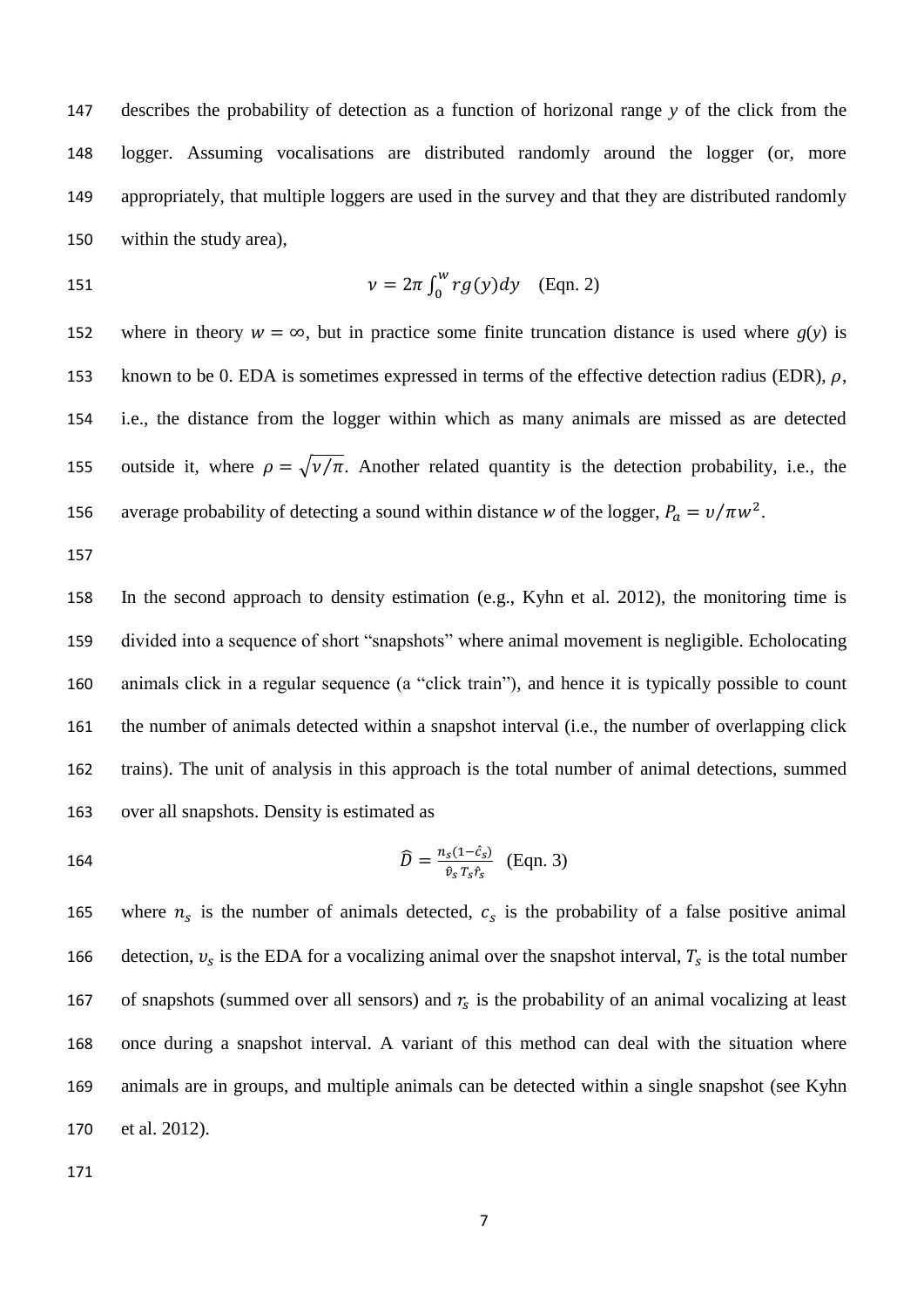172 In both the above formulations, a critical step is estimation of the detection function,  $g(y)$ , and hence the EDA. The most reliable way to do this is to collect auxiliary information from wild- swimming animals within the study area during the time of the survey. In some cases, it may be possible to track a sample of animals in the vicinity of the loggers, for example by fitting them with acoustic- and location-sensing tags (e.g., Marques et al. 2009) or by observing them from a vantage point (e.g., Kyhn et al. 2012). However, tagging studies are logistically infeasible in many situations, and vantage points occur in limited locations and are only useful for species with short dive intervals.

 Here, we present an alternative approach, based on playback of artificial cetacean clicks or real recordings. This has the advantage of being feasible for use in many cases at all sampling locations, and potentially at multiple times during the survey period. All acoustic studies should account for imperfect detectability, inherent in any detector and various factors affect the detection probability of cetaceans with acoustic dataloggers. In a marine environment, playbacks can account for some of these factors, such as distance, water temperature, background noise, salinity and substrate which can cause variation in sound propagation, or lead to transmission loss, absorption into sediment and potential shadowing from physical objects (Au 1993; Au & Hastings 2008; DeRuiter et al. 2010; Zimmer 2011). However, a playback experiment cannot readily account for factors related to animal behaviour and activity state such as vocalisation rate, intensity and frequency of emitted sounds, direction of movement and orientation in the water column (Nuuttila et al*.* 2013), which must be borne in mind when interpreting results from such experiments. The first objective was to assess the performance of the hardware detection via the data logger's hydrophone in detecting playbacks of porpoise click-like artificial signals. The second objective was to examine the performance of the click train classification and species identification software by playing a recorded porpoise vocalisation sequence to the logger and calculating the detection rate for the clicks detected but also for click sequences identified by the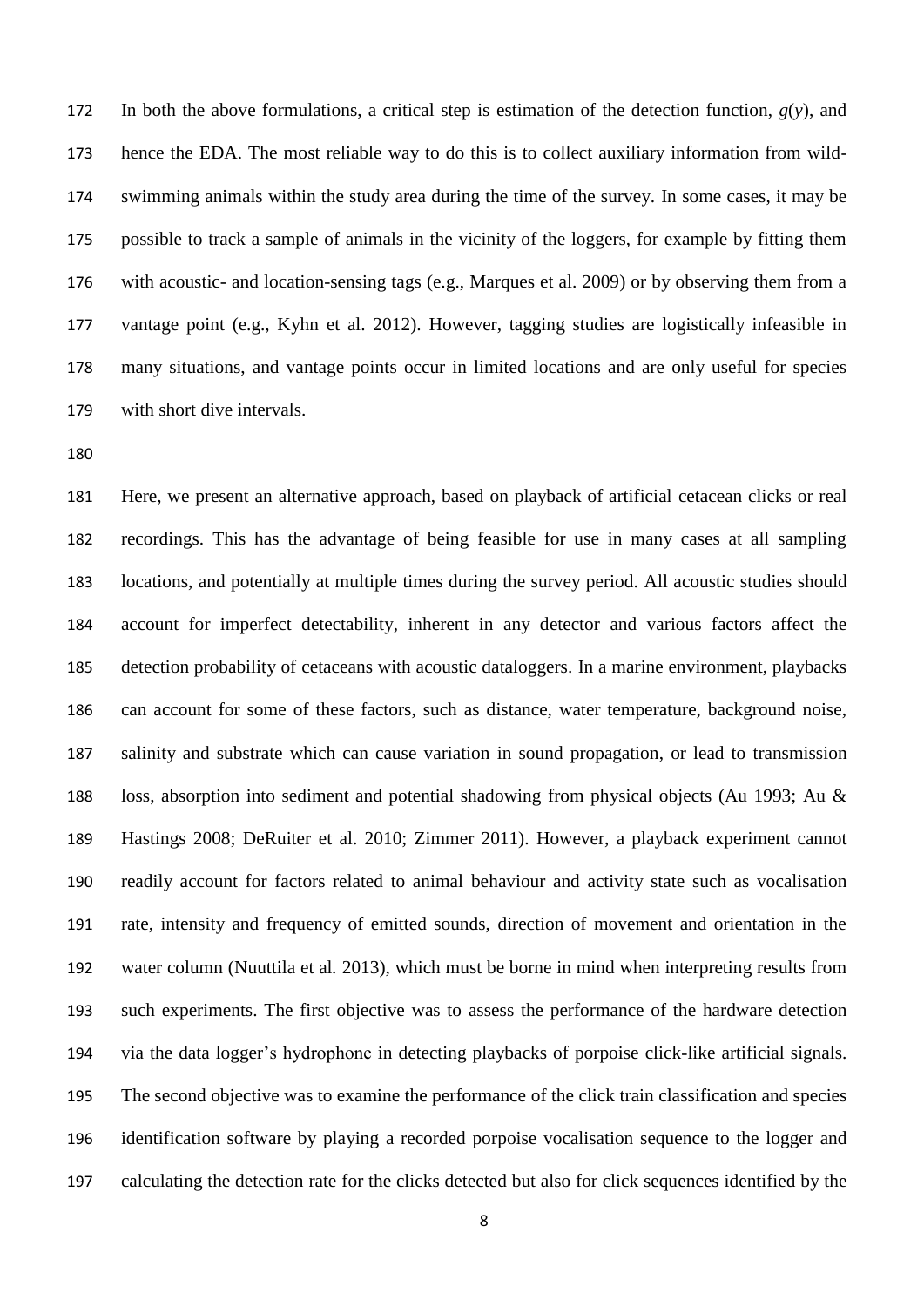algorithm (i.e., the snapshot method). The equations presented above can be adapted to other vocal species and acoustic instruments, both click loggers and full bandwidth recorders while the practical experiment presents a crucial step towards estimating cetacean abundance based on stationary acoustic monitoring of echolocation clicks.

# **Materials and methods**

*C-POD calibration*

 The frequency response of the C-POD hydrophone was -208 dB re 1V/uPa at 130kHz. Each logger was calibrated in a tank at the German Oceanographic Museum. This consisted of ensonifying each C-POD with a 130 kHz artificially-created click signal at decreasing sound source levels and determining the sound pressure level threshold at four different positions around the C-POD where 50% of the transmitted signal was received by each POD. The average threshold level over the four positions was then used as the calibration sensitivity, which varied 211 from 111 dB to 119 dB re  $1\mu$ Pa peak-to-peak (pp) across the C-PODs used in the study. Details on methodology can be found in Dähne et al. (2013).

# *C-POD deployment*

 Fifteen calibrated loggers were deployed off New Quay, Wales, moored in five stations of three loggers each in a triangular formation, at depths of 13-20 m of water, 1.5 m above the seabed and approximately 50-75 m apart (Figure 1). All the playbacks were conducted in sea states two or less, to ensure stability of the recording set up and the accuracy of the distance measurements. A side-scan sonar survey of the area was conducted prior to the study, revealing a generally even, sandy bottom substrate.

221  $***$  Figure 1\*\*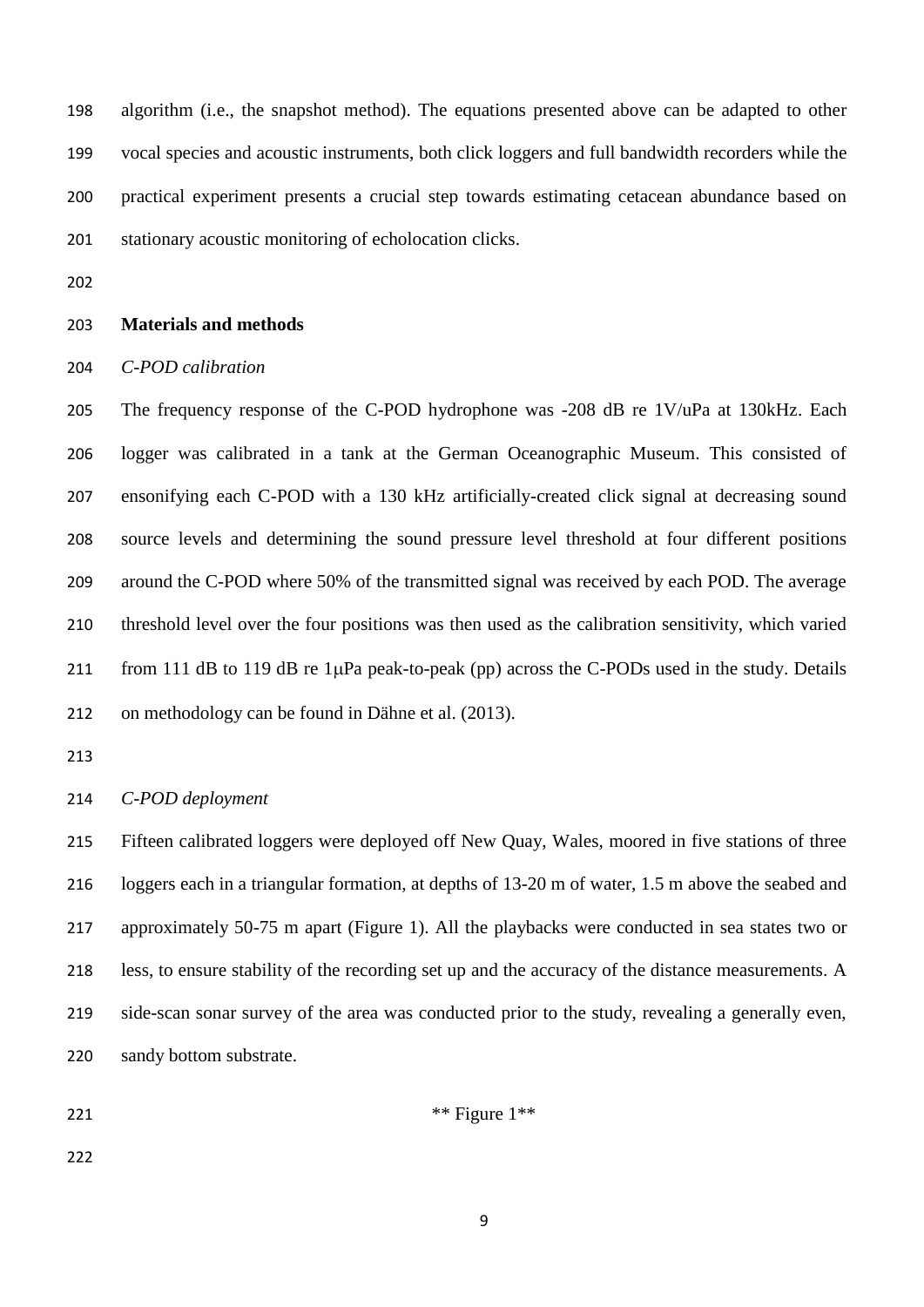# *Playback with artificial porpoise-like signals*

 All the playbacks were conducted from a small inflatable boat drifting, with engine off, across the experimental area. An artificial click signal was used to create a repeatable signal where the source level could be manipulated to cover the intensity range of real harbour porpoise vocalisations. The signal consisted of 15 cycles of 130 kHz frequency, generated via National Instruments Corporation Ltd (UK) 6356 usb-box and played back using National Instruments Labview software and an omni-directional transducer (Reson TC4033, Teledyne RESON A/S, 230 Denmark, with a projective sensitivity of 137 dB pp re 1  $\mu$ Pa/V for 130 kHz signal. The signal was played back at different source levels (see below) and distances from 0-800 m from the C- PODs, to assess the effect of varying intensity on detection probability. Due to the drift of the boat, the playbacks were conducted from a total of 744 different distances measured using the boat's GPS. The omni-directional transducer meant that the sound would travel to all directions resulting in expected detections across all C-PODs at varying distances.

 The signals were fed through an amplifier (A-301, A.A. Lab Systems Ltd., gain 26 dB), which drove the transducer suspended from the boat at 2 m below the water surface. The playback consisted of four separate sequences. Each sequence contained eleven blocks of ten clicks (90 ms duration with 60 ms pause between each block); each block had different source levels (SL), 241 decreasing in 3 dB steps over a range of 30 dB from 176 dB pp re 1  $\mu$ Pa/V @ 1 m to 149 dB pp 242 re 1  $\mu$ Pa/V @ 1 m (Figure S1, online supplement). Initially playbacks were conducted at higher 243 source levels (up to 184 dB re 1  $\mu$ Pa/V @ 1 m) but 176 dB re 1  $\mu$ Pa/V @ 1 m represented the maximum source level that could be produced with the used equipment without creating distorted waveforms.

# *Playback with recorded porpoise vocalisations*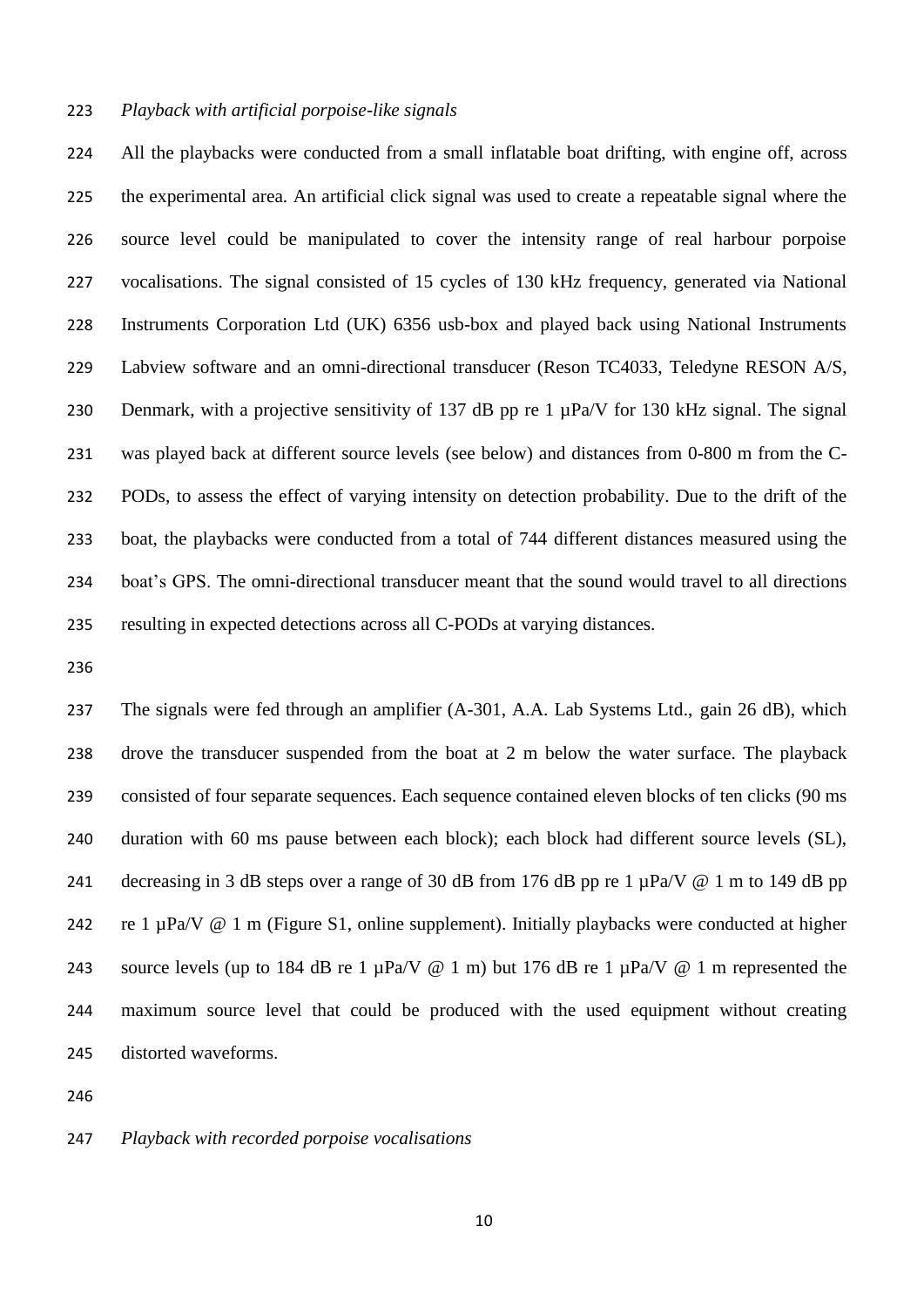To assess the detection probability of actual harbour porpoise vocalisations, and the performance of the click train detection algorithm, echolocation clicks were recorded from captive porpoises at Fjord & Bælt Center, Denmark, and compiled into an 18 s long sequence. The recording included clicks of varying amplitude and frequency ranges, with source levels between 130 and 182 dB re 1 µPa, representing some of the known variability in click rate and source level of real porpoise vocalisations (See signal waveform in Figure S2, online supplement).

 The recording was played using a similar setup as above but without an amplifier and through a calibrated directional transducer, a Reson TC2130, resonant at 104 kHz, with a usable transmitting band between 100–200 kHz, and a projection directionality of 12.3-16.9° for a signal between 100-150 kHz, which is similar to a porpoise beam at 13° at 130 kHz (Koblitz et al*.* 2012). The playbacks were played from 590 different distances ranging from 0 to 640 m from the C-PODs with an additional gain of 20 dB generated through the computer, resulting in a 261 maximum source level of 182 dB re 1  $\mu$ Pa/V @ 1 m. The directional transducer, which has a narrow beam was used to replicate a real porpoise to imitate the directionality and beam width of the animal. During playbacks it was continuously rotated from side to side horizontally in an arc of approximately 90° centred on the middle of each C-POD station, imitating the sweeping movement of a porpoise head. The speed of rotational arc was not measured; it was based on subjectively determined observations of animals.

 The distance between the playback vessel and each of the C-PODs was determined from GPS latitude and longitude coordinates using the spherical law of cosines as follows:

$$
270 \t y = cos-1 (sin(lat1) sin(lat2) + cos(lat1) cos(lat2) cos(long2 – long1)) R \t (Eqn. 4)
$$

 where the position of the boat was defined as *lat<sup>1</sup>* and *long1,* the position of the C-POD was defined as *lat<sup>2</sup>* and *long2*, and R was the mean radius of the earth (6371 km).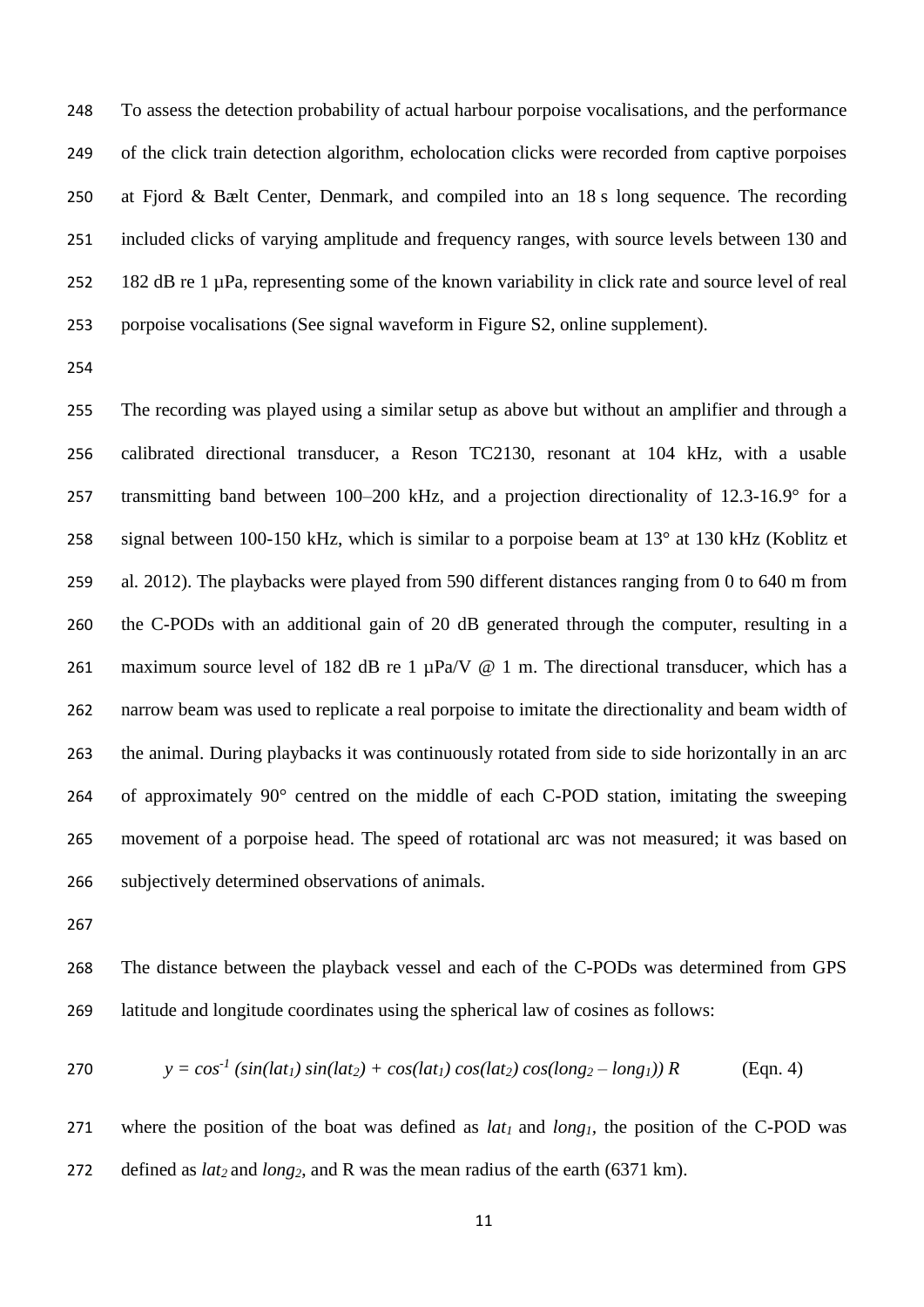#### *Data analysis*

 The data were visually inspected using C-POD software v.2.026 (Chelonia, 2012) to assess which playbacks were detected by the logger. For each artificial sequence, the C-POD raw click files (CP1 files) were examined, and the number of clicks from each series and each block was counted. For the recorded porpoise click sequence, only those playbacks with a clear recording of the whole or part of the identifiable sequence were considered as detected. The resulting data was divided into three datasets, each analysed separately to assess the performance of the C- POD's KERNO train classification algorithmin identifying the playback sequence as of porpoise origin: 1) detections of playback sequence in raw click files (called CP1 files by the C-POD programme), 2) detections of trains (CP3 files), and 3) detections of porpoise trains (CP3 files).

 To estimate the detection function for the artificial signal, the detected clicks were analysed using a Generalized Additive Mixed Model (GAMM), implemented via the *gam* function in the *mgcv* package in R (Wood 2006; 2011), with binomial error structure, logit link function and maximum likelihood (ML) parameter estimation. 'Detected' (1) or 'not detected' (0) was the binary response variable, with distance, source level, sensitivity, station and playback ID used as potential explanatory variables (on the logit scale). The numerical variables distance, source level and sensitivity were modelled using smooths (specifically, thin plate regression splines, with degree of smoothness selected by generalized cross validation). Playback ID and station were included as random effects, as each playback generated trials on each of the three C-PODs at a station, making the responses potentially non-independent. All potential main-effects models were fitted and the model with lowest Akaike Information Criterion (AIC) value was selected for inference (Burnham and Anderson, 1998). Models involving interactions were not considered. Variance and 95% confidence intervals (CIs) were calculated using a nonparametric bootstrap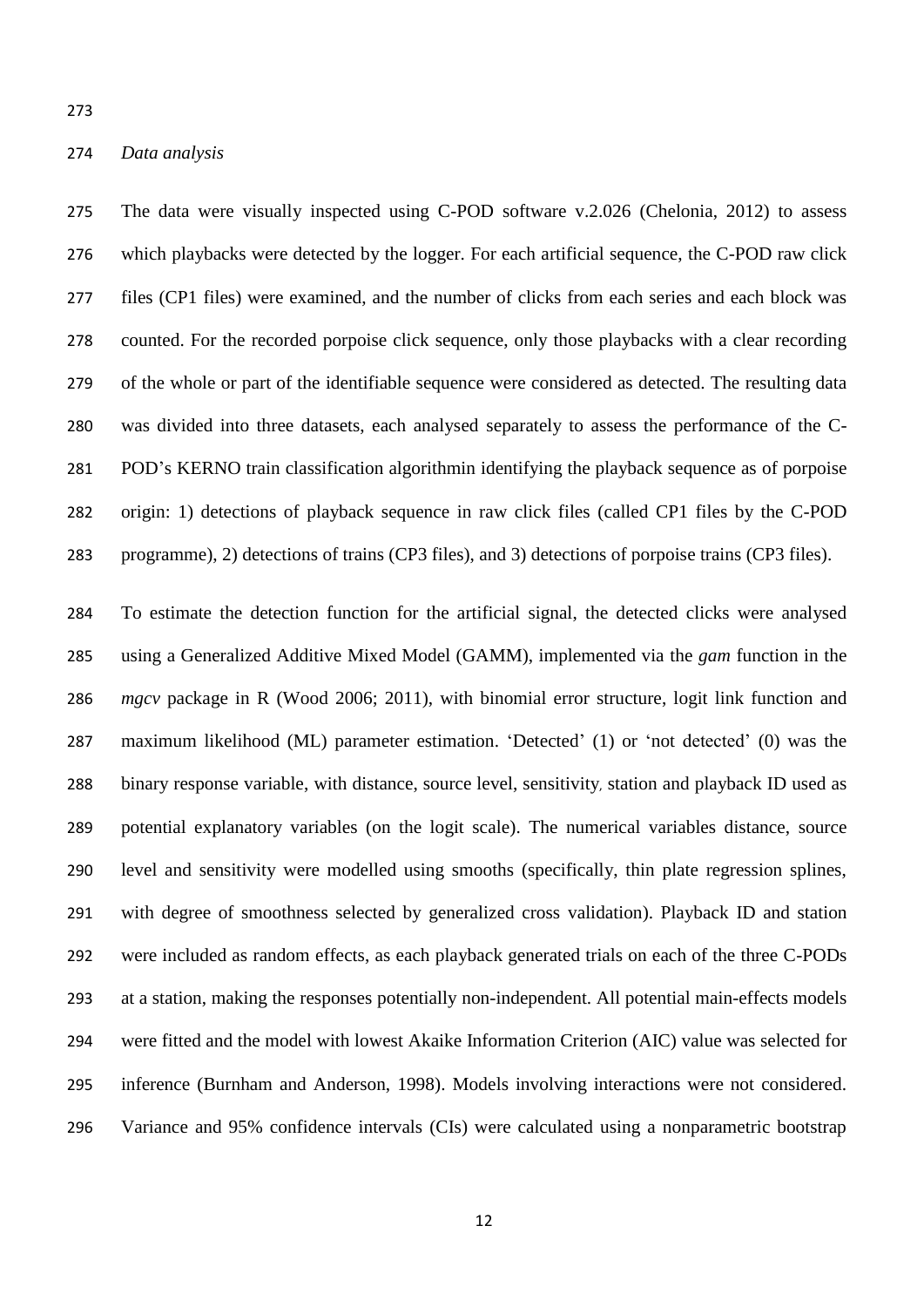(conditioning on the selected model), treating each playback as the unit for resampling with 1000 bootstrap replicates.

 The selected model was then used to estimate click detection probability as a function of distance 301 and the other selected variables; EDR was also calculated, by integrating out distance (Eqn. 2).

The statistical analysis was identical for the recorded porpoise sequence, with the omission of

# **Results**

# *Playbacks with artificial porpoise clicks*

source level as explanatory variable.

 Overall, 343 artificial playback sequences of 11 blocks of 10 clicks each were transmitted across the 15 C-PODs. This resulted in over 16 000 recorded playback blocks that were visually assessed.

 The model with lowest AIC values included all five explanatory variables (distance from data logger, source level, sensitivity, station and the random effect of playback; see Table S1 in the online supplement). The model explained 73.7 % of the deviance in the dataset. As expected, there was a strong negative effect of increasing distance and lower source level of the playback on detection probability, but also a significant effect of sensitivity (Figure 2). The detection probability fell sharply between 100 and 300 m distance from the data logger. The effect of 317 source level on detection probability increased sharply for clicks over 160 dB pp re 1µPa/V @ 1 m for all C-PODs.

# 319  $***$ Figure 2 $**$

320 The calculated EDR for artificial clicks with a source level of 176 dB re 1uPa m varied from 225 to 148 m, with a mean of 186 m (95% CI: 173-200) averaging across the other explanatory 322 variables and a mean EDA of  $0.111 \text{ km}^2$  averaging across all loggers. Lower source levels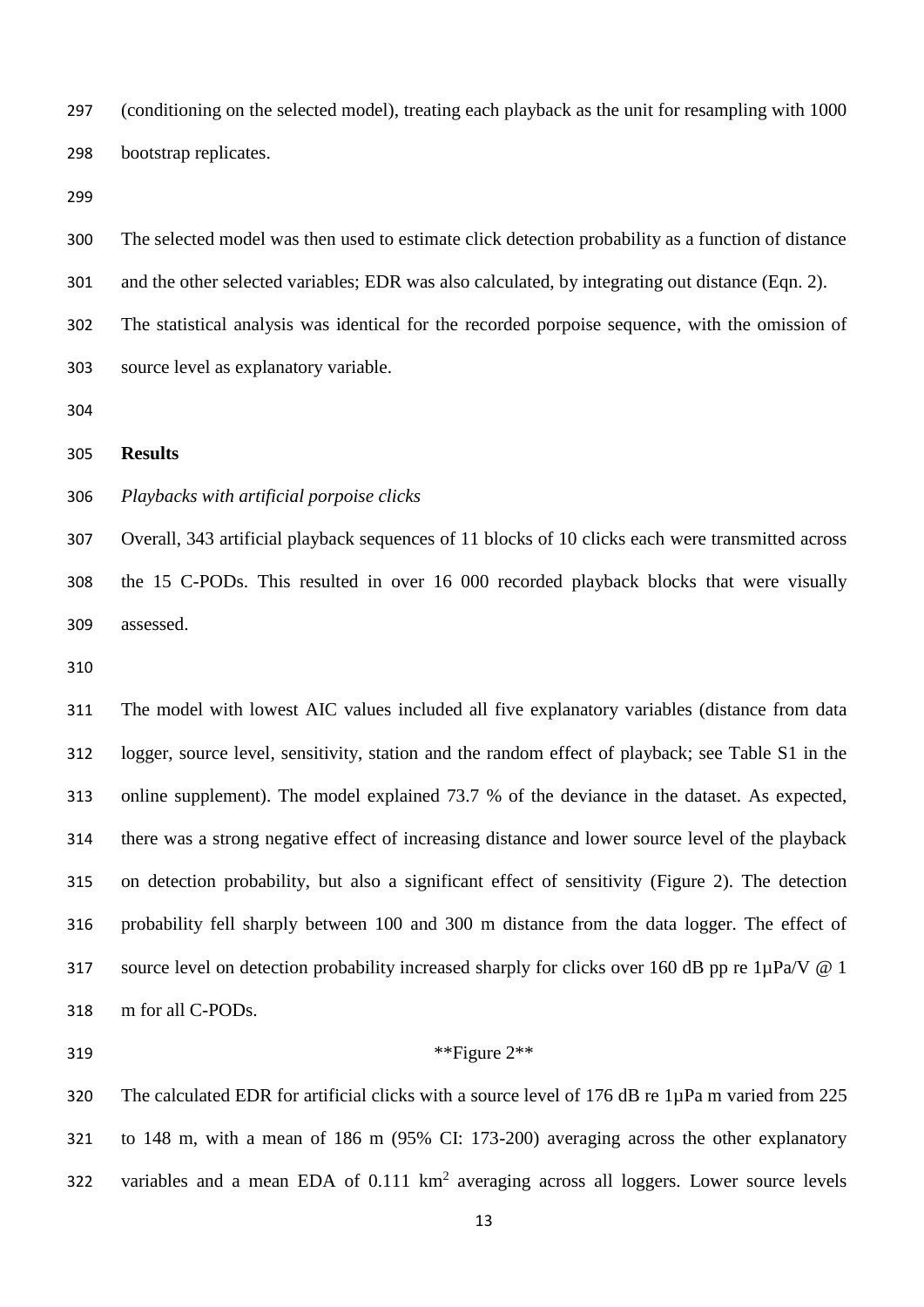| 323 | drastically decreased the EDR and detection area, with notable differences between C-PODs and         |
|-----|-------------------------------------------------------------------------------------------------------|
| 324 | sites (Figures 3, 4 and S3, online supplement). Results of GAMM-model (Table S1) showed a             |
| 325 | strong negative correlation with distance and decreasing source level and to a lesser degree with     |
| 326 | sensitivity. The EDR values with 95% CI and CV for each C-POD for different source levels are         |
| 327 | listed in the online supplement in Table S2.                                                          |
| 328 | **Figure 3**                                                                                          |
| 329 |                                                                                                       |
| 330 | Playbacks with recorded porpoise clicks                                                               |
| 331 | The recorded porpoise sequence was played back 184 times across the data loggers producing            |
| 332 | 715 captured sequences across distances up to 640 m from the loggers. A total of 12 loggers out       |
| 333 | of the 15 deployed recorded usable data for this part of the experiment; data from station five       |
| 334 | was excluded from the analysis due to some unexplained discrepancies in recordings, some of           |
| 335 | which may have been due to mistakes in time stamping the recordings and erroneous start times         |
| 336 | of the devices. Consequently, only 409 of the captured sequences were usable for analysis.            |
| 337 |                                                                                                       |
| 338 | For all three datasets (raw click files, (CP1 files); detections of trains (CP3 files) and detections |
| 339 | of porpoise trains (CP3 files), GAMM with lowest AIC values included station, distance,               |
| 340 | sensitivity and the random effect for playback, although for the raw click data (CP1 files) and the   |
| 341 | train detection files, sensitivity was not a significant variable at the $P=0.05$ level (Table S3 and |
| 342 | Figure S5, online supplement). Station and distance were the most influential variables according     |
| 343 | to AIC scores. The models explained between 40% and 55% of the deviance in the datasets,              |
| 344 | notably less than the models for the artificial playbacks. Lowest detection probabilities for click   |
| 345 | data (CP1) were recorded for C-PODs 1A, 1C, 2A and 2B. High detection probability of clicks           |
| 346 | did not always correspond to high detection of classified porpoise trains (Figure S5 and S6,          |
| 347 | online supplement).                                                                                   |
| 348 |                                                                                                       |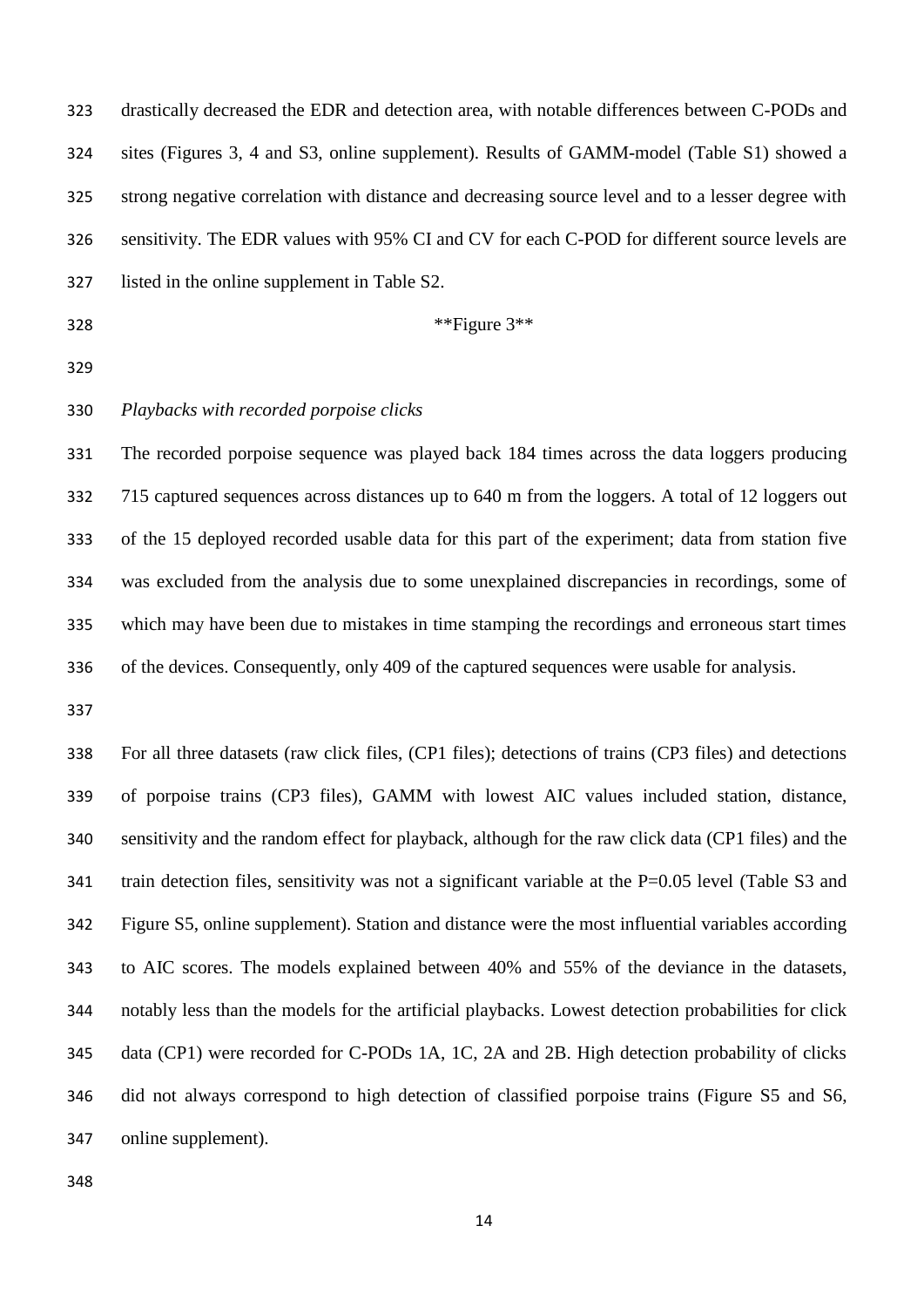The calculated mean EDR across all C-PODs for raw click data from the recorded signal was 188 m (95% CI: 135-241). For the part of the signal that the algorithm recognised as click train sequence, the mean EDR was 116 m (95% CI: 80-152) and for detected signal that was classified as porpoise train, the mean EDR was 72 m (95% CI: 52-92) (Figure 4). The mean EDR values for the click data with 95 CI and CV for each C-POD are listed in the online supplement Table 354 S4. The EDA using the clicks detected from the raw click files  $(CP1)$  was 0.111 km<sup>2</sup>. When examining only those clicks that were correctly assigned as harbour porpoise trains by the 356 classification algorithm, the effective area was reduced to  $0.016 \text{km}^2$ . The mean difference in EDR from detected clicks to correctly detected species was 105 m (95% CI: 66-144).

\*\*Figure 4\*\*

# *Maximum detection distances*

 Maximum detection distances where acoustic detections were still made depended on the source levels of the emitted signals. The maximum artificial click source level emitted without distortion was 176 dB re 1 µPa @ 1m. Our observed maximum detection distance for this source level was 545 m (recorded with C-POD 3B) and a mean detection distance was 402 m (95% CI: 371-429).

 The maximum detection distance for the recorded porpoise sequence was 566 m (C-POD 4C) and the mean maximum distance for all the C-PODs was 248 m (95% CI: 181-316).

#### **Discussion**

 Acoustic recorders are now commonly used, and they have the potential of estimating animal abundance. This is particularly important in the context of small cetaceans where click loggers are widely available, easy to use and provide cost effective way for long-term monitoring. Understanding the distance at which animals are detected and how source level and sensitivity affects their detectability is crucial for quantifying the species' area use. Accurate estimates of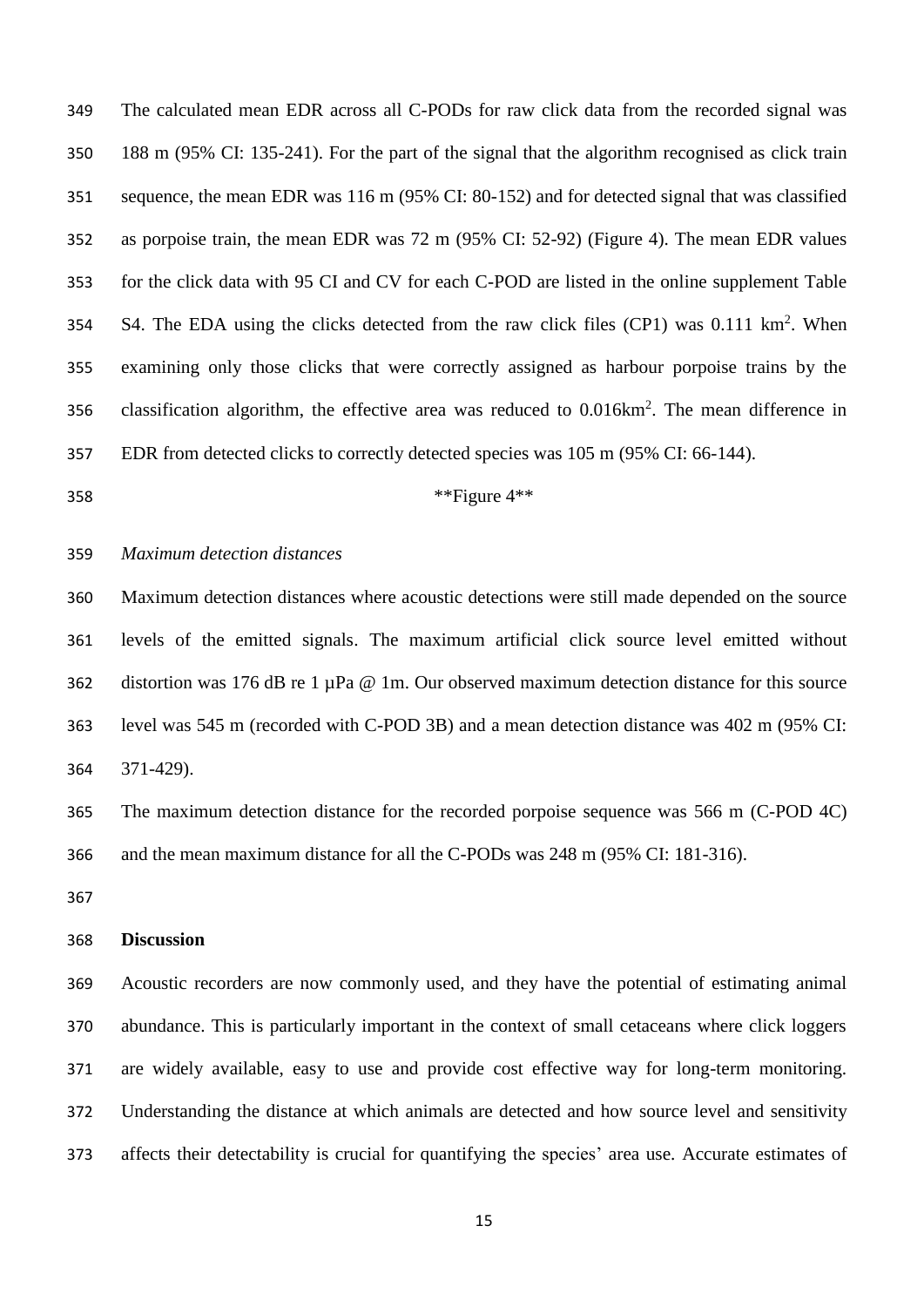EDA are essential for density estimation using such devices. As far as we are aware, this is the first published study to attempt the estimation of the detection probability and calculation of EDA for C-PODs, or any other static, single hydrophone click detector for high frequency odontocetes, using both artificial and recorded real cetacean clicks. Note however, that playback experiments cannot incorporate animal behavioural variability and thus cannot produce accurate estimates of detection probability. Although it is possible that some unavoidable multipath reflections were contained in the playback signal, those reflections should not have interfered with our analysis since multipath would have been very low in amplitude and therefore would not have trigger the detection threshold of the C-POD at longer distances. In very short ranges multipath reflections can be recorded as individual clicks of which only the first (direct path) was used for our calculations. As such, the use of an artificial click sequence allowed us to assess the performance of the C-POD's hydrophone and electronics in detecting clicks in a standardised and repeatable way. The use of real, recorded clicks with a directional transmitter enabled us to evaluate the performance of the classification algorithm for one type of standardized sequence with some measure of potential variability exhibited by the porpoise.

 As expected, the detection probability and the EDR decreased with increasing distance from data logger and the decreasing source level of the artificial signal. For porpoise-like sounds, no 392 detections were made beyond 545 m from the logger, and signals below 153 dB pp re 1  $\mu$ Pa/V at 1 m had less than 0.2 probability of being detected even at distances of less than 50 m. The most 394 intense signal emitted (176 dB pp re 1  $\mu$ Pa/V at 1 m) here was effectively detected within 187 m 395 radius around the C-POD, yielding a detection area of  $0.110 \text{ km}^2$ . The highest source level used here was at the edge of the performance capability of the transducer and may have caused slight distortion to the signal. Further experiments with higher performance transducers are therefore recommended to evaluate higher source levels.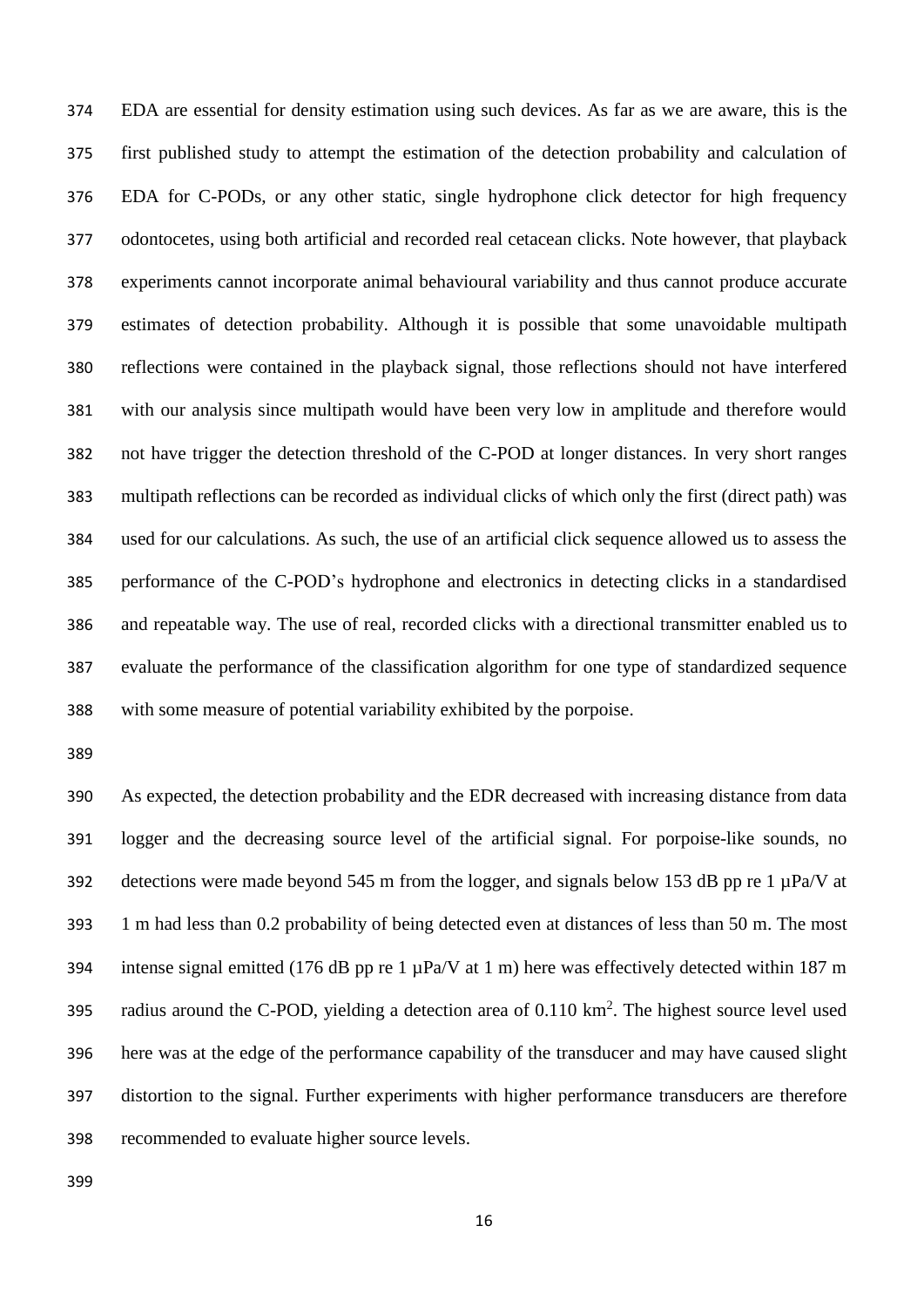Similarly, decreasing detection probability with distance was evident with the real porpoise click sequences, with nearly the same EDR of 188 m for the raw data. The real clicks had generally higher detection probability and were detected from further away than the artificial clicks, despite being played back using a directional transducer which was being rotated from side to side. The higher detectability of the recorded real porpoises was likely because the probability of artificial signal detection was estimated for a *single* click, whereas the probability of real porpoise signal detection was calculated for the entire 18 s long snapshot *sequence*, more easily detected because

 of its duration but also because parts of the sequence were played at higher maximum source 409 level than the artificial playbacks (182 dB re 1  $\mu$ Pa/V @ 1 m) and highlights the main difference between the two methods for density estimation discussed earlier. No published EDR values for porpoise clicks exist for C-PODs, but for T-PODs the reported mean EDR for wild porpoises for a comparable time window of 15 s was approximately 30 m, varying slightly with T-POD type and sensitivity (Kyhn et al*.* 2012). Here, the mean EDR of C-PODs for detecting and identifying recorded porpoise clicks as porpoises was much improved in comparison to T-PODs at 72 m, although it must be noted that Kyhn's results were obtained from real, wild animals using visual tracking and could have thus been influenced by more unknown variables.

418 The highest source level of the real recorded porpoise signal was at 182 dB re 1  $\mu$ Pa @ 1m, yielding a maximum detection distance of 566 m. The mean maximum distance for all the C- PODs was 248 m (95% CI: 181-316), reflecting much reduced detection rates due to the directional transducer used, emulating more closely the real-life scenario of actual porpoise movement patterns and sonar beam-width.

*Click detection vs. train classification*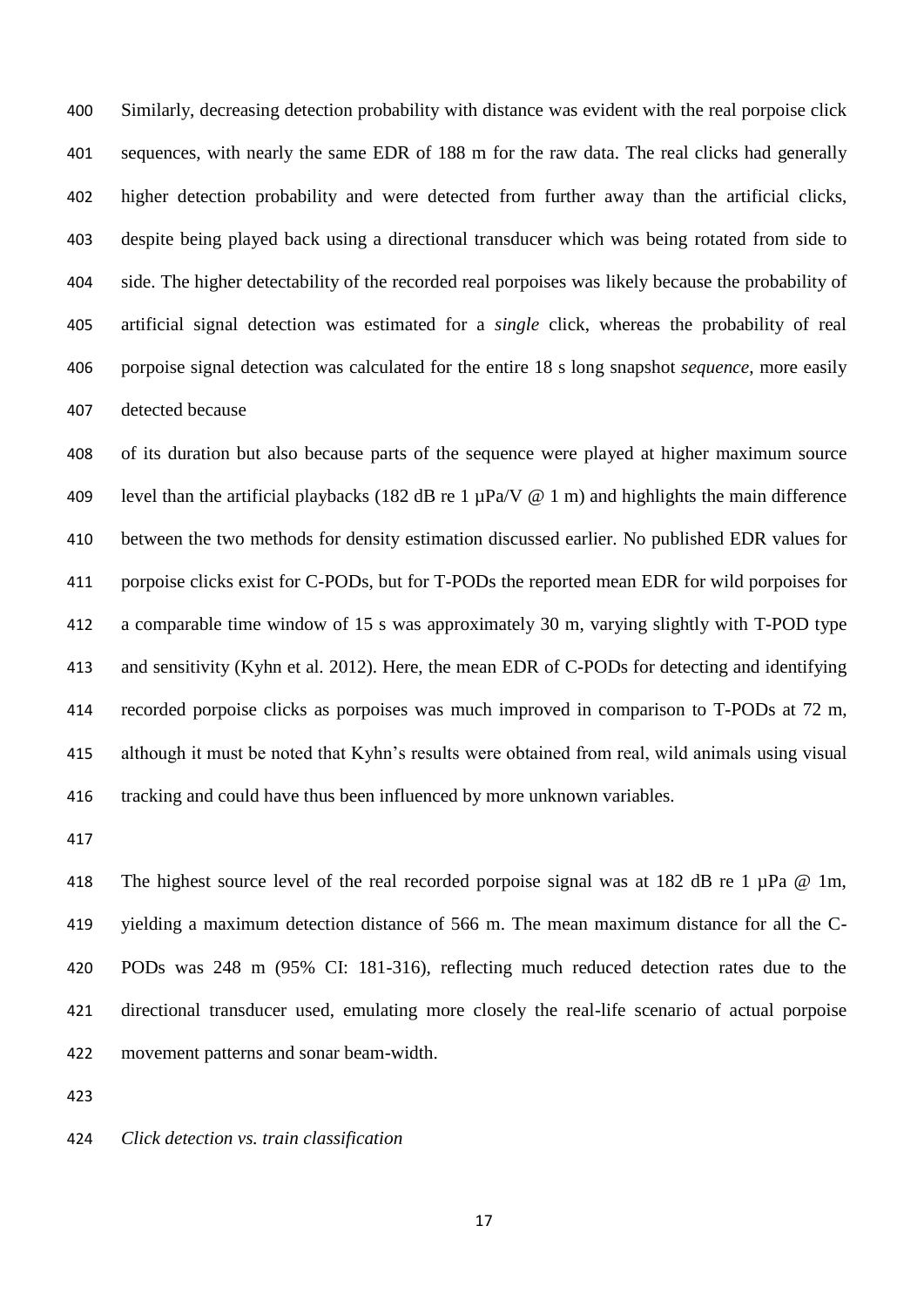As expected, the detection probability decreased from detected clicks to classified trains, and again to correctly classified species (Figure 4). The challenge remains for the software developers to improve the train classification algorithm to match the click detection abilities of the device, increasing its EDA – for the real porpoise click sequence used here, this would be a 429 five-fold increase from  $0.02$  to  $0.1 \text{ km}^2$ . As C-PODs do not record full waveforms they depend heavily in train detection on click intervals and their respective sequences. Therefore, an improvement is limited by the number of clicks necessary for classification and the allowed number of false positives. Attempt to reduce false positives typically increases false negative detections, however, in density estimation, false positive detections are perfectly acceptable, providing the false positive rate is accurately determined at the temporal and spatial scale of the density estimates, hence the parameter *c* in equation 1.

# *Differences between loggers, deployment sites and playbacks*

 It is crucial to ensure that data loggers used are calibrated to similar sensitivity thresholds. C- PODs used in this study had a range in detection sensitivities at received levels between 111 and 119 dB re 1µPa pp which is higher than advertised by the manufacturer. The measured calibration sensitivity had only a slight effect on the models, but there were large differences between calculated EDRs for C-PODs throughout the experiment. These are likely due to a combination of factors including C-POD sensitivity, subtle differences between deployment sites such as unexpected boulders or troughs in the seabed or variation in the substrate type, the deployment depth (Sostres and Nuuttila, 2015), and most importantly the added variability of the transmitted signal, due to hydrophone directionality and the added movement by the operator mimicking the side-to-side movement of the porpoise head.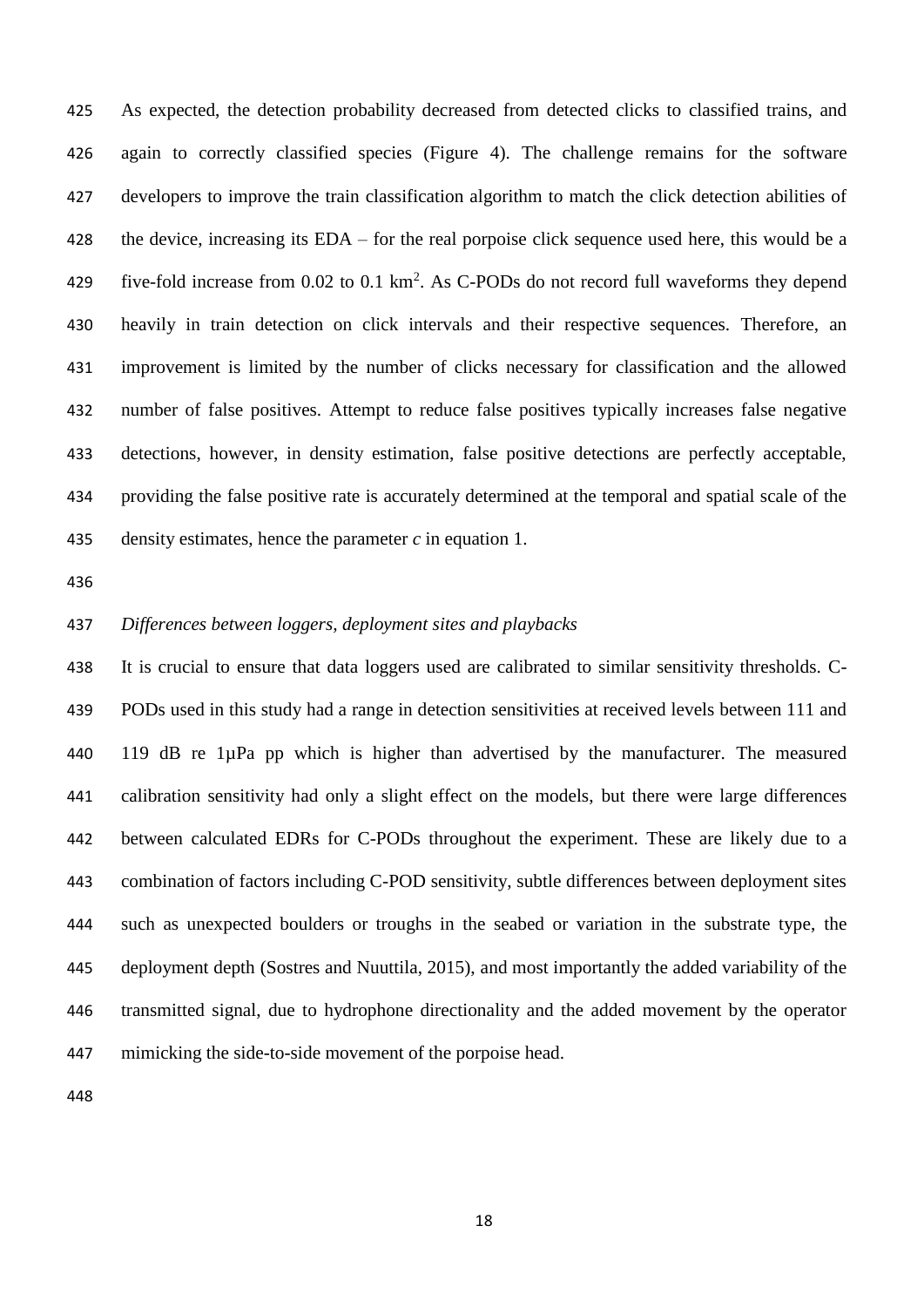#### *Wild harbour porpoise source levels*

 The source levels used here were based on limited recordings of wild porpoises (Villadsgaard et al*.* 2007), which may not reflect the real variation in source levels, likely to be affected by behavioural context and variation in habitat characteristics, such as ambient noise. Such variation has been demonstrated for the beluga whale (*Delphinapterus leucas*), adapting the source level and frequency of its echolocation clicks according to noise levels of its surroundings (Au et al*.* 1985). Kyhn et al. (2013) show that recorded source levels of harbour porpoises can vary drastically between 169 and 199 dB re 1µPa m for Danish porpoises and 170 to 189 dB re 1µPa m for porpoises from British Columbia resulting in a mean difference of 10 dB between the habitats. Furthermore, Villadsgaard et al. (2007) reported differences between porpoises in captivity and in the wild of ~20 dB showing a habituation to the environment. Therefore, measurement of source levels in the area of concern is a prerequisite for estimating abundance from stationary acoustic data loggers.

463 Here, the maximum undistorted source level achieved was 182 dB pp re 1  $\mu$ Pa/V @ 1 m for the recorded real porpoise signal, which is considerably less than the maximum recorded level of 205 dB re 1 µPa/V @ 1 m, and therefore the EDRs reported here will not represent the full detection range of wild porpoises. High source levels have been calculated for the most intense, "on-axis" clicks, whereas the loggers will detect both on and off axis clicks, and consequently clicks of varying source levels. Here we aimed to achieve this variation by swivelling the transducer from side to side and although we believe that these results represent at least some of the natural variability of porpoise click trains arriving at a C-POD, they still cannot accurately reflect the variation in natural vocalisation behaviour or in fact the actual position of the animals in the water column, depending on their behaviour and prey type targeted (Sostres and Nuuttila 2015).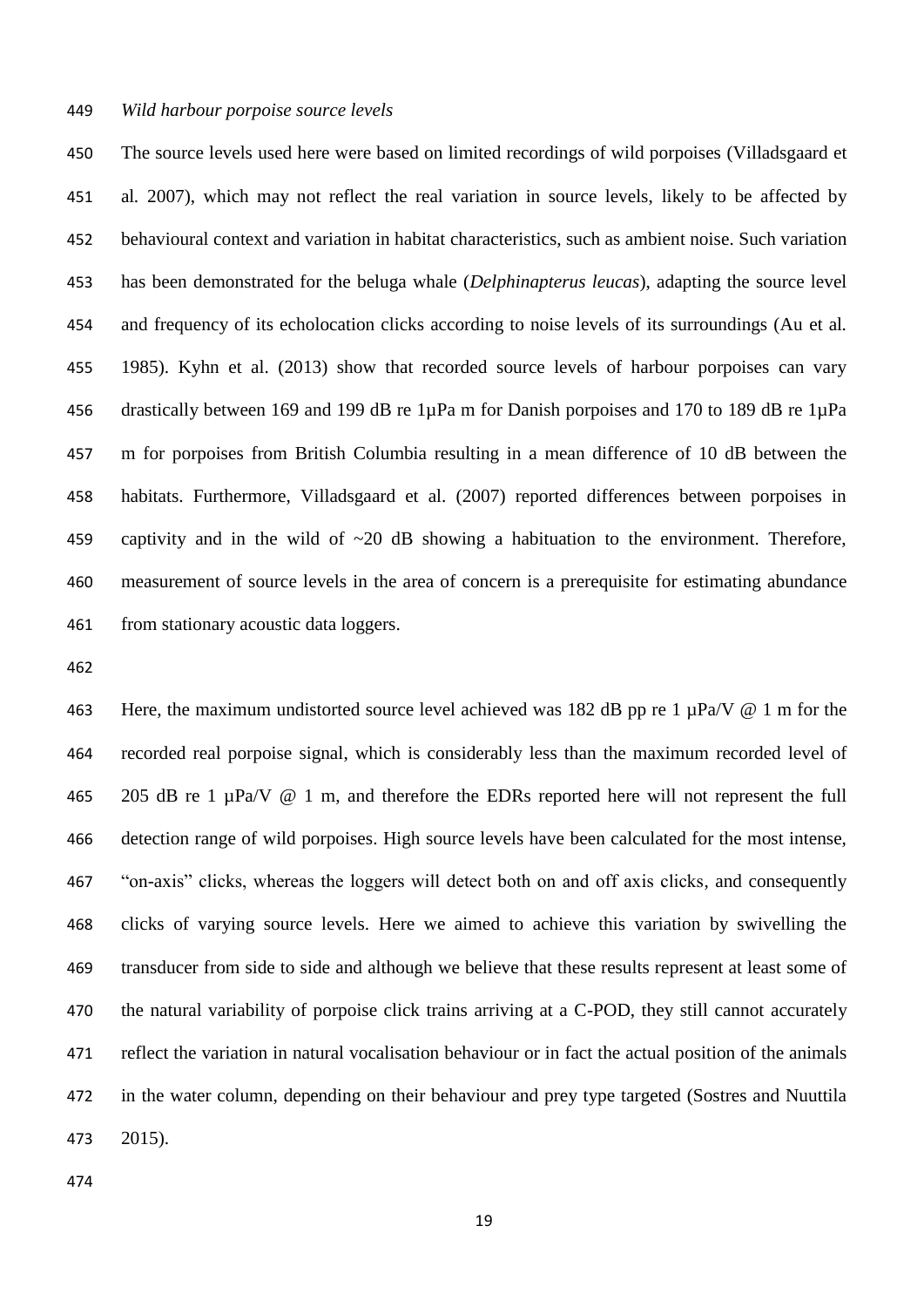#### *EDR/EDA and density estimation*

 Here we provide a way to use playbacks to estimate an EDR and EDA, which could be repeated at sites where monitoring studies require some estimate of a local detection probability for an effective sampling regime. The challenge for this data logger is not detecting the clicks – as seen here, the C-POD detects porpoise clicks well. However, train classification and species identification necessarily require more information, and this consequently reduces the EDR. In areas of low animal density, with no other cetacean species present, it would be practical to use the raw click data or the train classification results, without species identification, improving the overall detection rate and enlarging the EDA. However, where there are several species present this approach is not workable and species classification is the most practical way of distinguishing species, regardless of the reduced EDR. Most importantly EDR and playback experiments provide means to quantify effort in stationary acoustic monitoring, not only applicable and necessary for large scale efforts in monitoring, but also for small scale studies such as analysing the impacts of anthropogenic activities on odontocetes.

 To fully establish detection probabilities for cetaceans, we need to gain a thorough understanding of the effect of behaviour and group size on vocalisation rates (Nuuttila et al*.* 2013), including the portion of time the animals rest and spend silent, all of which can affect detectability (Wright et al. 2017). We can be relatively certain that porpoise vocalisation rates vary according to time of day (Todd et al*.* 2009, Schaffeld et al. 2016), increase during prey capture (DeRuiter et al*.* 2009; Verfuß et al*.* 2009), and decrease or are non-existent during rest periods (Linnenschmidt et al*.* 2013; Wright et al. 2017), and that source levels of their feeding buzzes are reduced making them less detectable than other clicks at similar ranges (DeRuiter et al*.* 2009). For many other cetacean species, we have only limited information on their vocalisation rates, and further research is required.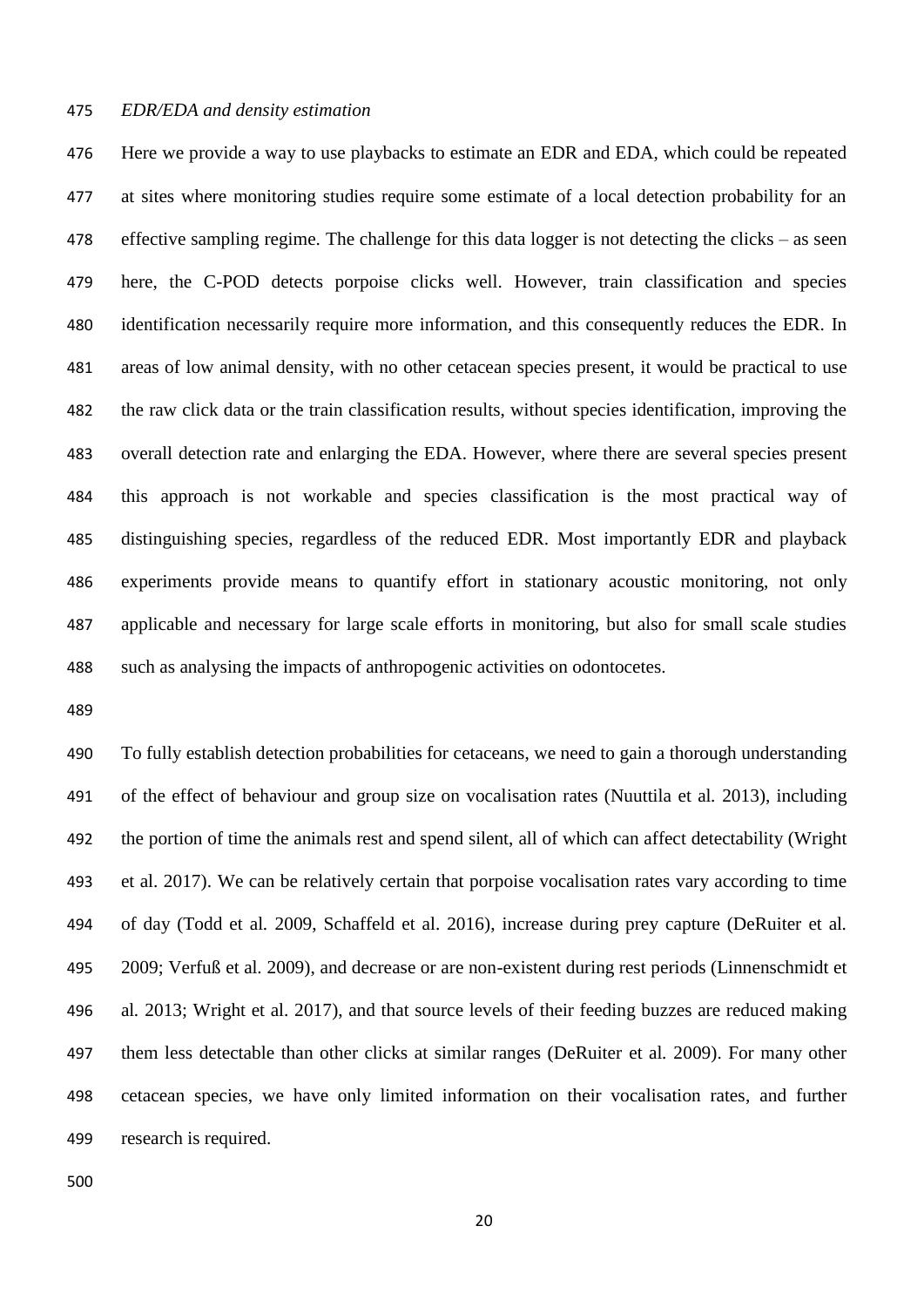# **ACKNOWLEDGEMENTS**

 We thank the Cardigan Bay Acoustic Tracking Study (C-CATS) volunteer team for their hard work during the field component of this study. We thank Magnus Wahlberg for the loan of the directional transducer, Martin Jabbusch, Nick Tregenza, Stacy de Ruiter, Harald Benke for helpful comments, and A. Hill and an anonymous reviewer for their constructive feedback. The study was funded by the Federal Ministry for the Environment, Nature conservation and Nuclear Safety of Germany (FKZ: 0325238), Bangor University and supported by SeaMôr Wildlife Tours.

# **AUTHOR CONTRIBUTION STATEMENT**

 HN, JK, KB, and LT conceived the ideas and designed methodology; HN, KB, WCJ, and JK collected the data; JB Assisted with collecting and analysing auxiliary information on study site; HN, KB, WCJ, MD and LT analysed the data; HN, KB, MD and LT led the writing of the manuscript. All authors contributed critically to the drafts and gave final approval for publication.

# **DATA ACCESSIBILITY**

 Data used for this study are archived in the Swansea University Open Research Data site at Zenodo, https://zenodo.org/badge/DOI/10.5281/zenodo.1421093.svg.

# **REFERENCES**

- Akamatsu, T., Wang, D., Wang, K., Li, S., Dong, S, Zhao, X., Barlow J., Stewart, B.S., Richlen,
- M. (2008). Estimation of the detection probability for Yangtze finless porpoises (*Neophocaena*
- *phocaenoides asiaeorientalis*) with a passive acoustic method. The *Journal of the Acoustical*
- *Society of America* 123(6):4403-11. DOI: 10.1121/1.2912449
- Au, W.W.L. (1993). *The Sonar of Dolphins*. Springer-Verlag, New York.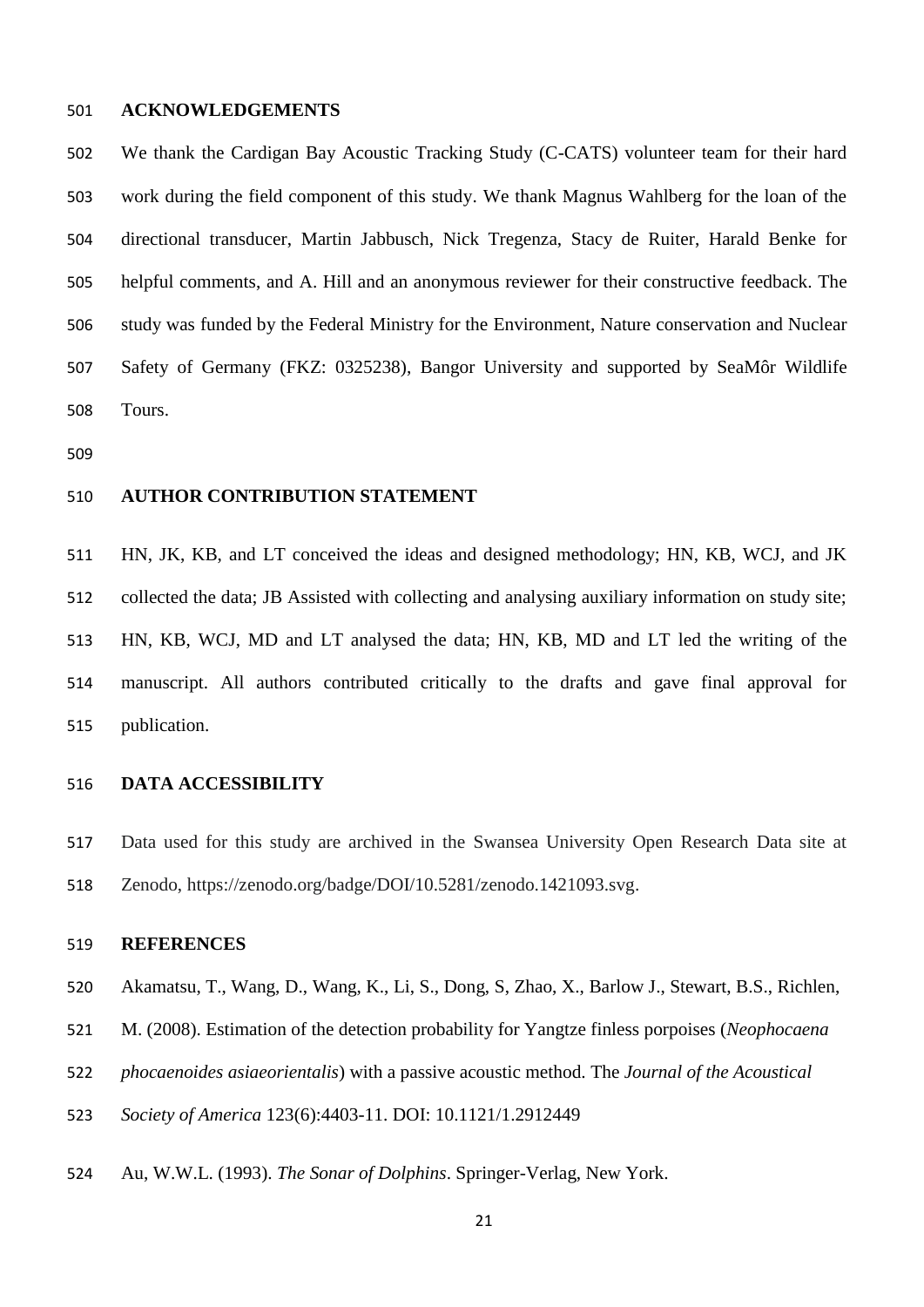- Au, W.W.L., Carder, D.A., Penner, R.H. & Scronce, B.L. (1985). Demonstration of adaptation in
- beluga whale echolocation signals. *Journal of Acoustical Society of America*, 77, 726–730.
- Au, W.W.L. & Hastings, M.C. (2008). *Principles of Marine Bioacoustics*. Springer Science and Business, New York.
- Barlow, J., and Taylor, B.L. (2005). Estimates of sperm whale abundance in the northeastern
- temperate Pacific from a combined acoustic and visual survey. *Marine Mammal Science* 21:429– 445
- Brundiers, K., Clausen, K.T., Tougaard, J., Kyhn, L.A., Sveegaard, S., Thomas, L., Teilmann, J.,
- Benke, H. & Koblitz, J.C. (2012). Acoustic detection functions of C-PODs: estimating
- probability of detecting harbour porpoise clicks using playback experiments. Presented at the
- Annual Conference of the European Cetacean Society, Galway, Ireland.
- Benke, H., Bräger, S., Dähne, M., Gallus, A., Hansen, S., Honnef, C.G., Jabbusch, M., Koblitz,
- J.C., Krügel, K., Liebschner, A., Narberhaus, I., Verfuβ, U.K. (2014). Baltic Sea harbour
- porpoise populations: status and conservation needs derived from recent survey results. *Marine*
- *Ecology Progress Series*: 495, 275-290 doi: 10.3354/meps10538
- Buckland, S.T., Anderson, D.R., Burnham, K.P., Laake, J.L., Borchers, D.L. & Thomas, L.
- (2001). *Introduction to Distance Sampling: Estimating Abundance of Biological Populations*.
- Oxford University Press, New York, 432 pages.
- Burnham, K.P., Anderson, D. R.(1998) *Model Selection and Multimodel InferenceA Practical*
- *Information-Theoretic Approach*. 2nd edn. Springer-Verlag New York Berlin Heidelberg
- Carstensen, J., Henriksen, O.D. & Teilmann, J. (2006). Impacts of offshore wind farm
- construction on harbour porpoises: acoustic monitoring of echolocation activity using porpoise
- detectors (T-PODs). *Marine Ecology Progress Series*, 321, 295–308.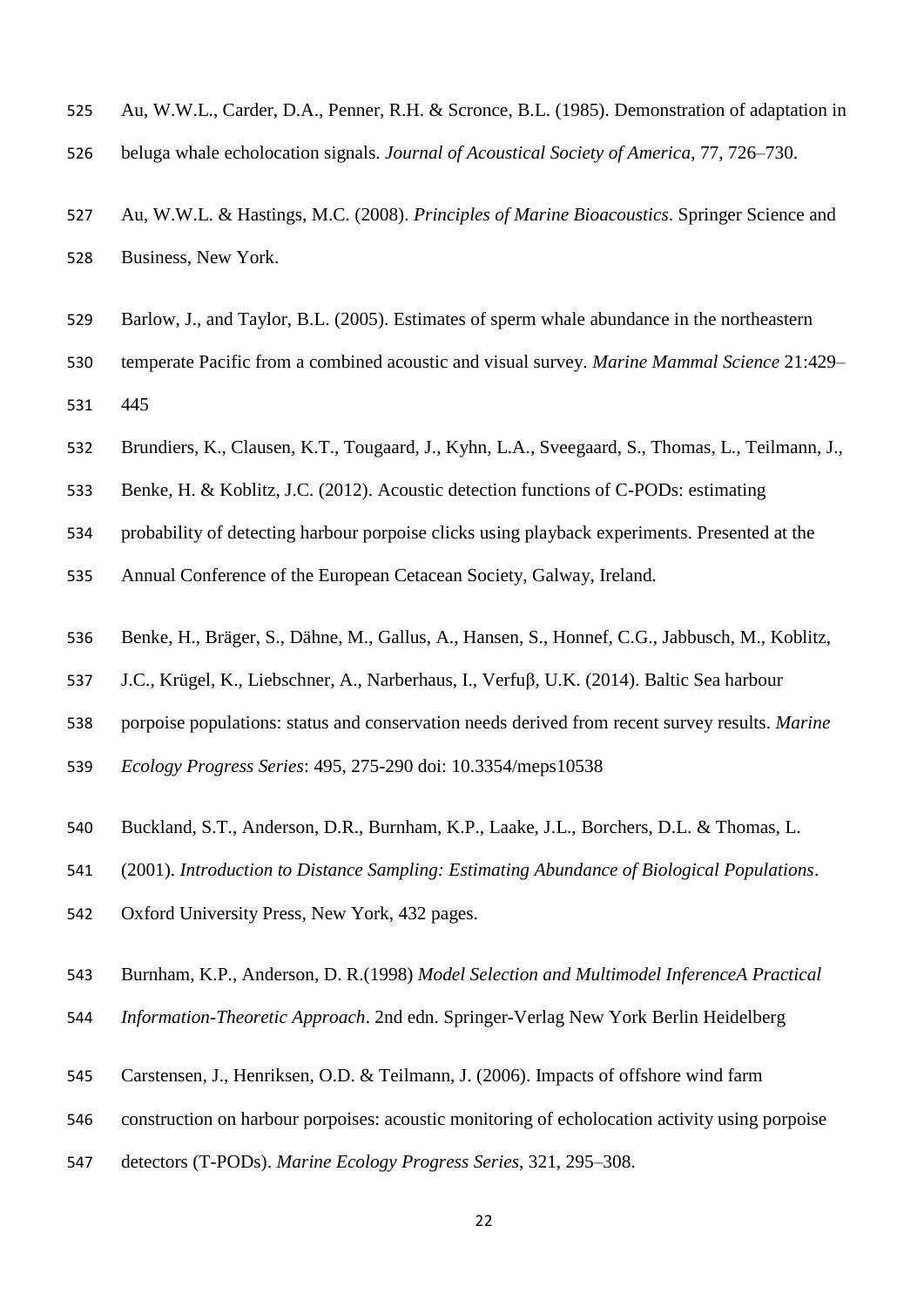- Chelonia Ltd, (2012). Tone logging, *Retrieved from*
- *www.chelonia.co.uk/downloads/Tone%20logging.ppt, date last viewed 10/08/12.*
- Dähne, M., Verfuß, U.K., Brandecker, A., Siebert, U. & Benke, H. (2013) Methodology and
- results of calibration of tonal click detectors for small odontocetes (C-PODs) *J. Acoust. Soc. Am.*
- 134 2514–22
- DeRuiter, S.L., Bahr, A., Blanchet, M.A., Hansen, S.F., Kristensen, J.H., Madsen, P.T., Tyack,
- P.L. & Wahlberg, M. (2009). Acoustic behaviour of echolocating porpoises during prey capture.
- *Journal of Experimental Biology*, 212, 3100–3107.
- DeRuiter, S., Hansen, M., Koopman, H.N., Westgate, A.J., Tyack, P.L. & Madsen, P.T. (2010).
- Propagation of narrow-band-high-frequency clicks: Measured and modeled transmission loss of
- porpoise-like clicks in porpoise habitats. 127, 560–567.
- Digby, A., Towsey, M., Bell, B.D. and Teal, P.D. (2013) A practical comparison of manual and
- autonomous methods for acoustic monitoring*. Methods in Ecology and Evolution*, 4, 675–683
- Fisher, F.H. & Simmons, V.P. (1977). Sound absorption in sea water. *The Journal of the*
- *Acoustical Society of America*, 62, 558–564.
- Hammond, P.S., Bearzi, G., Bjorge, A., Fomey, K., Karczmarski, L., Kasuya, T., Perrin, W.F.,
- Scott, M.D., Wang, J.Y., Wells, R.S. & Wilson, B. (2008). *Phocoena phocoena (Baltic Sea*
- *subpopulation). In: IUCN 2012. IUCN Red List of Threatened Species. Version 2012.1.*
- *<www.iucnredlist.org>. Accessed on 22 June 2012.*
- Katsanevakis, S., Weber, A., Pipitone, C. Leopold, M., Cronin, M., Scheidat, M. Doyle, T.K.,
- Buhl-Mortensen, L., Buhl-Mortensen, P., D'Anna, G., de Boois, I.,Dalpadado, P., Damalas, D.,
- Fiorentino, F., Garofalo, G. Giacalone, V.M., Hawley, K.L., Issaris, Y., Jansen, J., Knight, C.M,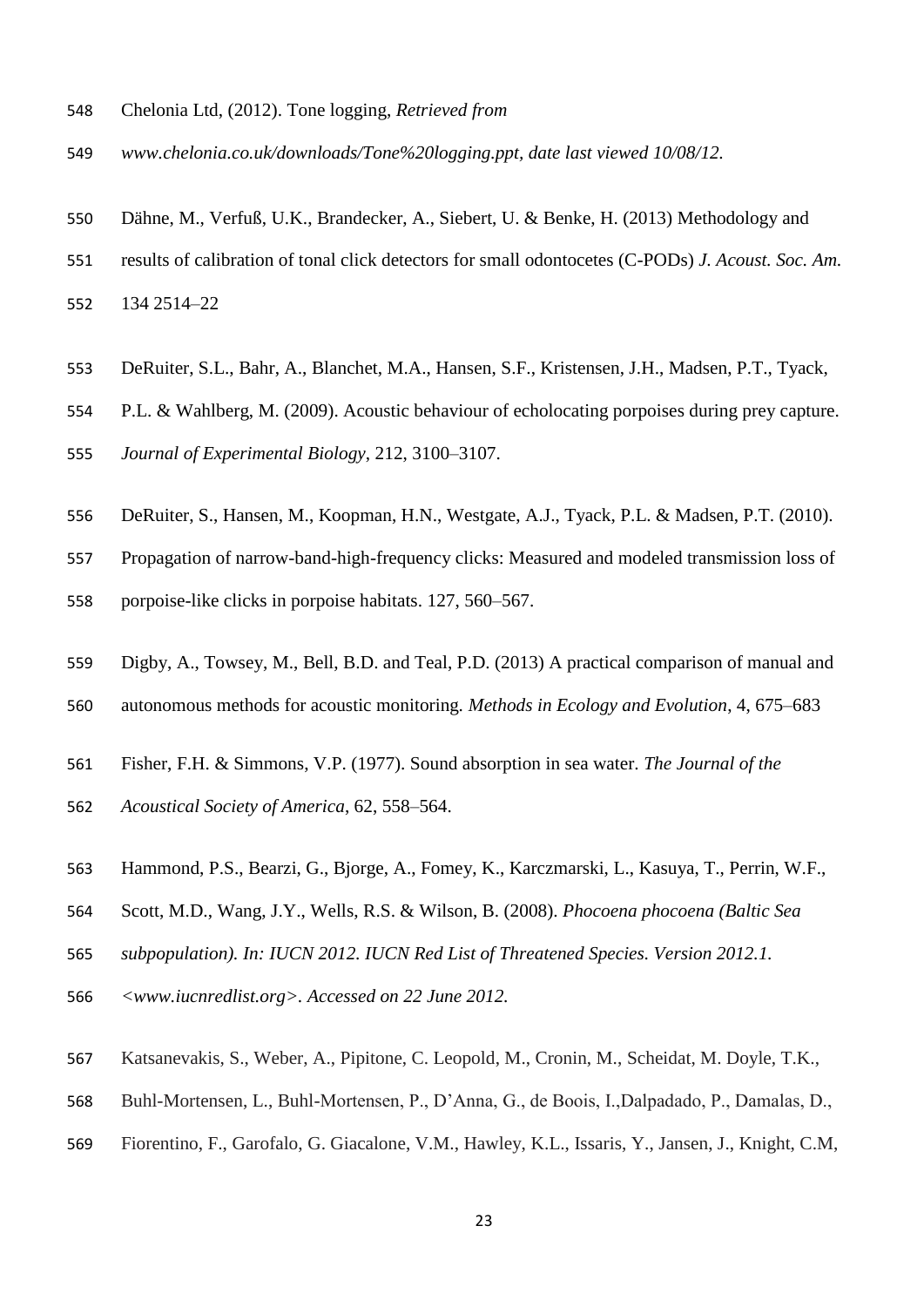- Knittweis, L., Kröncke, I., Mirto, S., Muxika, I., Reiss, H., Skjoldal, H.R., Vögel, S. (2012)
- Monitoring marine populations and communities: methods dealing with imperfect detectability.
- *Aquatic Biology*, 16: 31–52.
- Koblitz, J.C., Wahlberg, M., Stilz, P., Madsen, P.T., Beedholm, K. & Schnitzler, H.U. (2012).
- Asymmetry and dynamics of a narrow sonar beam in an echolocating harbor porpoise. *The*
- *Journal of the Acoustical Society of America*, 131, 2315–2324.
- Kyhn, L.A., Tougaard, J., Thomas, L., Duve, L.R., Stenback, J., Amundin, M., Desportes, G. &
- Teilmann, J. (2012). From echolocation clicks to animal density—Acoustic sampling of harbor
- porpoises with static data loggers. *The Journal of the Acoustical Society of America*, 131, 550– 560.
- Kyhn, L. A., Tougaard, J., Beedholm, K., Jensen, F. H., Ashe, E., Williams, R. & Madsen P. T.
- (2013). Clicking in a killer whale habitat: narrow-band, high-frequency biosonar clicks of
- harbour porpoise (*Phocoena phocoena*) and Dall's porpoise (*Phocoenoides dalli*). *PLoS ONE*
- 8(5): e63763. doi.org/10.1371/journal.pone.0063763.
- Linnenschmidt, M., Teilmann, J., Akamatsu, T., Dietz, R. & Miller, L.A. (2013). Biosonar, dive,
- and foraging activity of satellite tracked harbor porpoises (*Phocoena phocoena*). *Marine*
- *Mammal Science*, 29(2), E77-E97. doi: 10.1111/j.1748-7692.2012.00592.x.
- Marques, T.A., Thomas, L., Ward, J., DiMarzio, N. & Tyack, P.L. (2009). Estimating cetacean
- population density using fixed passive acoustic sensors: An example with Blainville's beaked
- whales. *The Journal of the Acoustical Society of America*, 125, 1982–1994.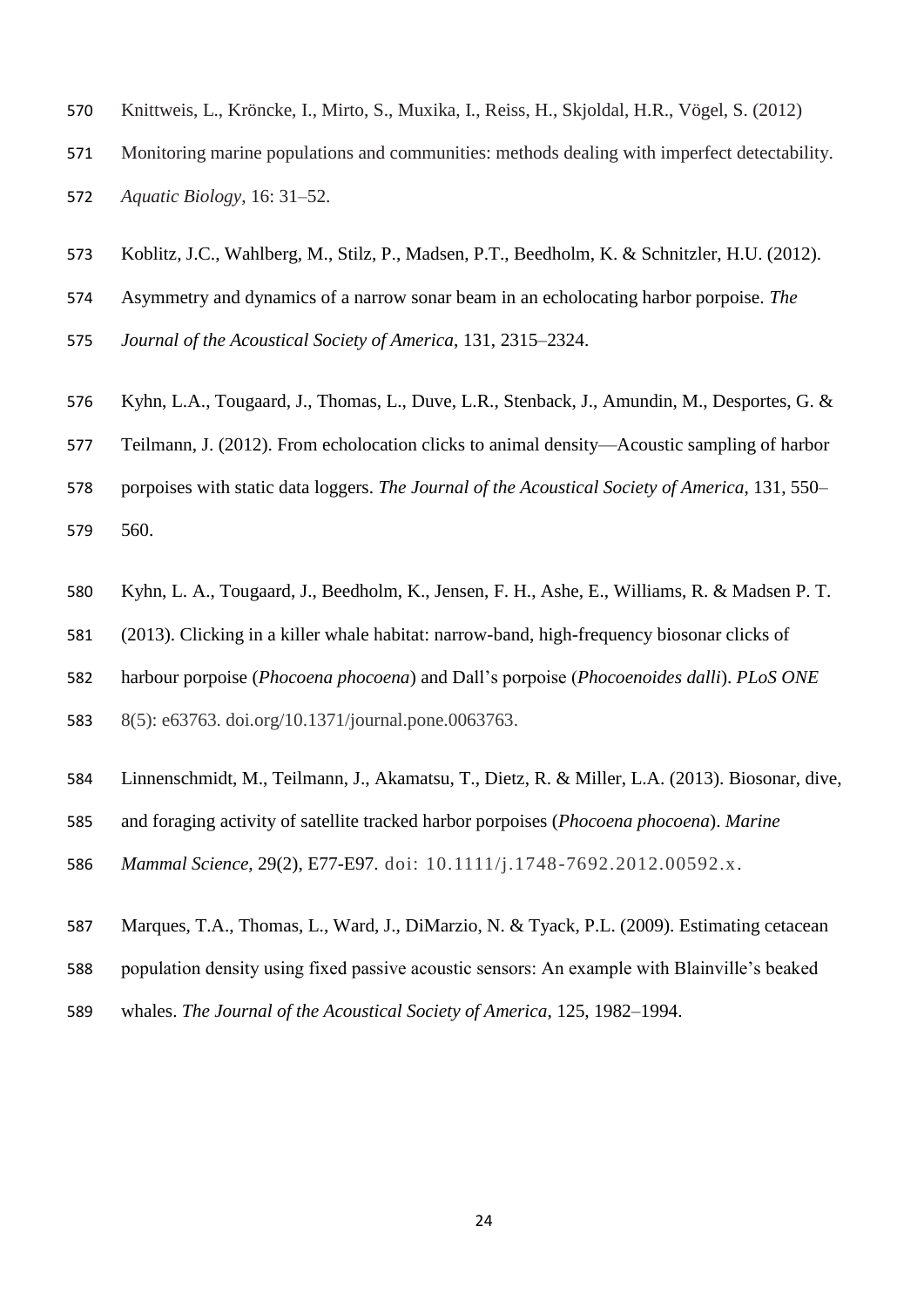- Marques, T. A., Thomas, L., Martin, S. W., Mellinger, D. K., Ward, J.A., Moretti, D.J., Harris,
- D., Tyack, P.L. (2012). Estimating animal population density using passive acoustics. *Biological reviews* 88 (2): 287-309.
- Mellinger, D.K., Stafford, K.M., Moore, S.E., Dziak, R.P. & Matsumoto, H. (2007). An
- overview of fixed passive acoustic observation methods for cetaceans. *Oceanography*, **20**, 36– 45.
- Nuuttila, H., Thomas, L., Hiddink, J.G., Meier, R., Turner, J.R., Bennell, J.D., Tregenza, N.J.C.
- & Evans, P.G.H. (2013). Acoustic detection probability of bottlenose dolphins, Tursiops
- truncatus, with static acoustic dataloggers in Cardigan Bay, Wales. *The Journal of Acoustical*
- *Society of America*, 134(3), Pt.2 2596–2609 doi: 10.1121/1.4816586.
- Otani, S., Naito, Y., Kato, A. & Kawamura, A. (2001). Oxygen consumption and swim speed of the harbor porpoise *Phocoena phocoena*. *Fisheries Science*, 67, 894–898.
- Schaffeld T, Bräger S, Gallus A, Dähne M, Krügel K, Herrmann A, Jabbusch M, Ruf T, Verfuß
- UK, Benke H, Koblitz JC (2016) Diel and seasonal patterns in acoustic presence and foraging
- behaviour of free-ranging harbour porpoises *Marine Ecology Progress Series* 547, 257-272.
- Simon, M., Nuuttila, H., Reyes-Zamudio, M.M., Ugarte, F., Verfub, U. & Evans, P.G.H. (2010).
- Passive acoustic monitoring of bottlenose dolphin and harbour porpoise, in Cardigan Bay,
- Wales, with implications for habitat use and partitioning. *Journal of the Marine Biological*
- *Association of the United Kingdom*, 90, 1539–1545.
- Sostres Alonso M, and Nuuttila HK (2015) Detection rates of wild harbour porpoises and
- bottlenose dolphins using static acoustic click loggers vary with depth. *Bioacoustics* 24(2).
- doi:10.1080/09524 622.2014.980319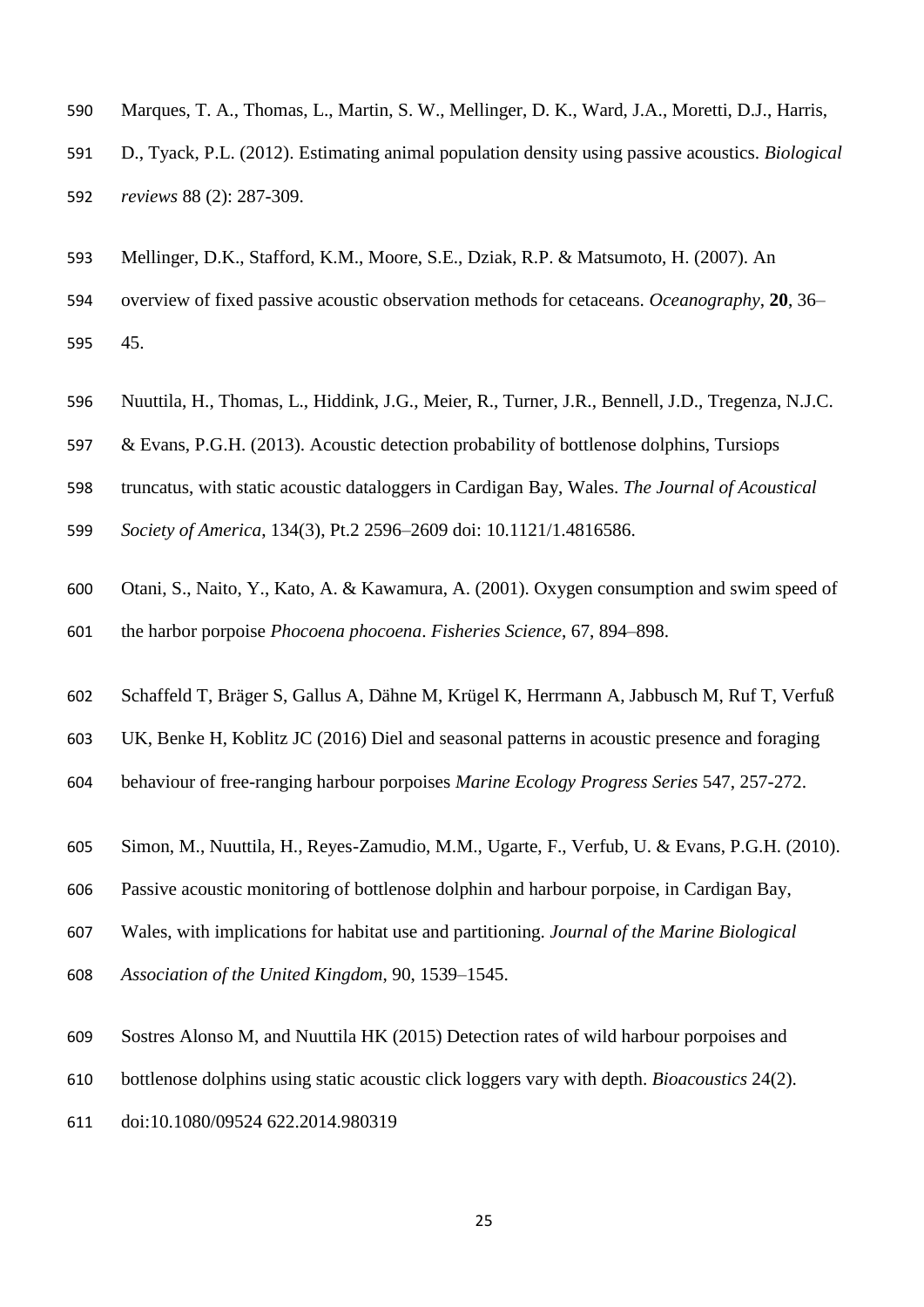- Stevenson, B. C., Borchers, D. L., Altwegg, R., Swift, R. J., Gillespie, D. M. and Measey, G. J.
- (2015), A general framework for animal density estimation from acoustic detections across a
- fixed microphone array. *Methods Ecol Evol*, 6: 38–48. doi:10.1111/2041-210X.12291
- Todd, V.L.G., Pearse, W.D., Tregenza, N.C., Lepper, P.A. & Todd, I.B. (2009). Diel
- echolocation activity of harbour porpoises (*Phocoena phocoena*) around North Sea offshore gas
- installations. *ICES Journal of Marine Science: Journal du Conseil*, 66, 734–745.
- Verfuß, U.K., Honnef, C.G., Meding, A., Dähne, M., Mundry, R. & Benke, H. (2007).
- Geographical and seasonal variation of harbour porpoise (*Phocoena phocoena*) presence in the
- German Baltic Sea revealed by passive acoustic monitoring. *Journal of the Marine Biological*
- *Association of the United Kingdom*, 87, 165–176.
- Verfuß, U.K., Miller, L.A., Pilz, P.K.D. & Schnitzler, H.U. (2009). Echolocation by two
- foraging harbour porpoises (Phocoena phocoena). *Journal of Experimental Biology*, 212, 823– 834.
- Villadsgaard, A., Wahlberg, M. & Tougaard, J. (2007). Echolocation signals of wild harbour
- porpoises, Phocoena phocoena. *The Journal of experimental biology*, 210, 56–64.
- Westgate, A.J., Head, A.J., Berggren, P., Koopman, H.N. & Gaskin, D.E. (1995). Diving
- behaviour of harbour porpoises, *Phocoena phocoena*. *Canadian Journal of Fisheries and*
- *Aquatic Sciences*, 52, 1064–1073.
- Wood, S.N. (2006). *Generalized Additive Models: An Introduction with R.* Chapman and Hall/CRC.
- Wood, S.N. (2011). *gamm4: Generalized additive mixed models using mgcv and lme4.* R
- Packgae version 0.1-5. Httpp://CRAN.R-project.org/package=gamm4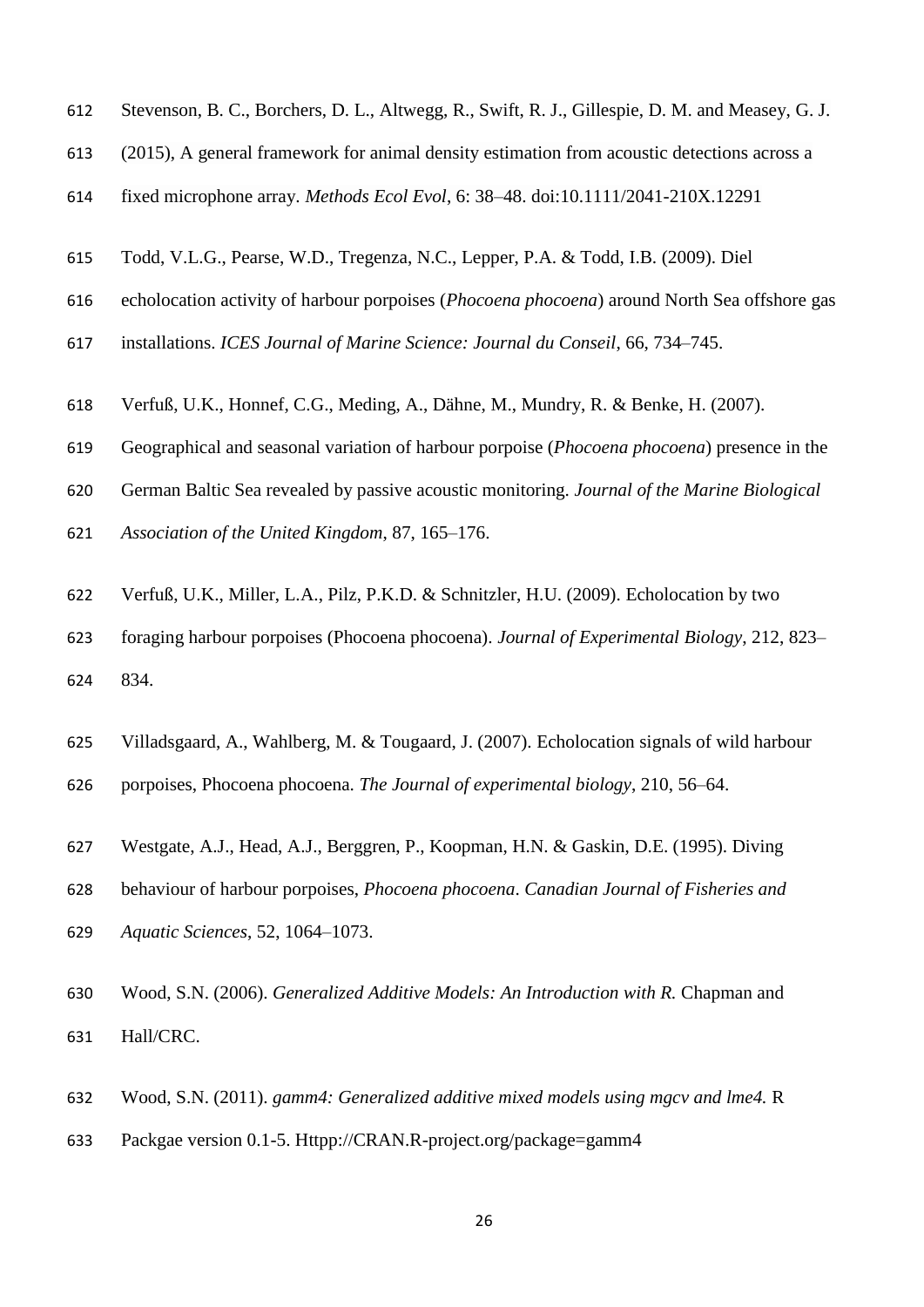- Wright, A.J., Akamatsu, T., Mouritsen, K.N., Sveegard, S., Dietz, R and Tielmann, J. (2017)
- Silen porpoise: potential sleepin behaviout identified in wild harbour porpoises. Animal
- Behaviour 133: 211-222
- Zimmer, W.M.X. (2011). *Passive Acoustic Monitoring of Cetaceans*, 1st edn. Cambridge
- University Press, Cambridge.

#### 

# **Figure and table legends**

#### 



 **Figure 1.** A diagram of a C-POD mooring set up for each station (A) and the map of the deployment site of all the C-PODs (B). For each of the five station, three C-PODs were moored on the sea bed and the playback transducer was suspended from the boat.

- 
- 
- 
- 
-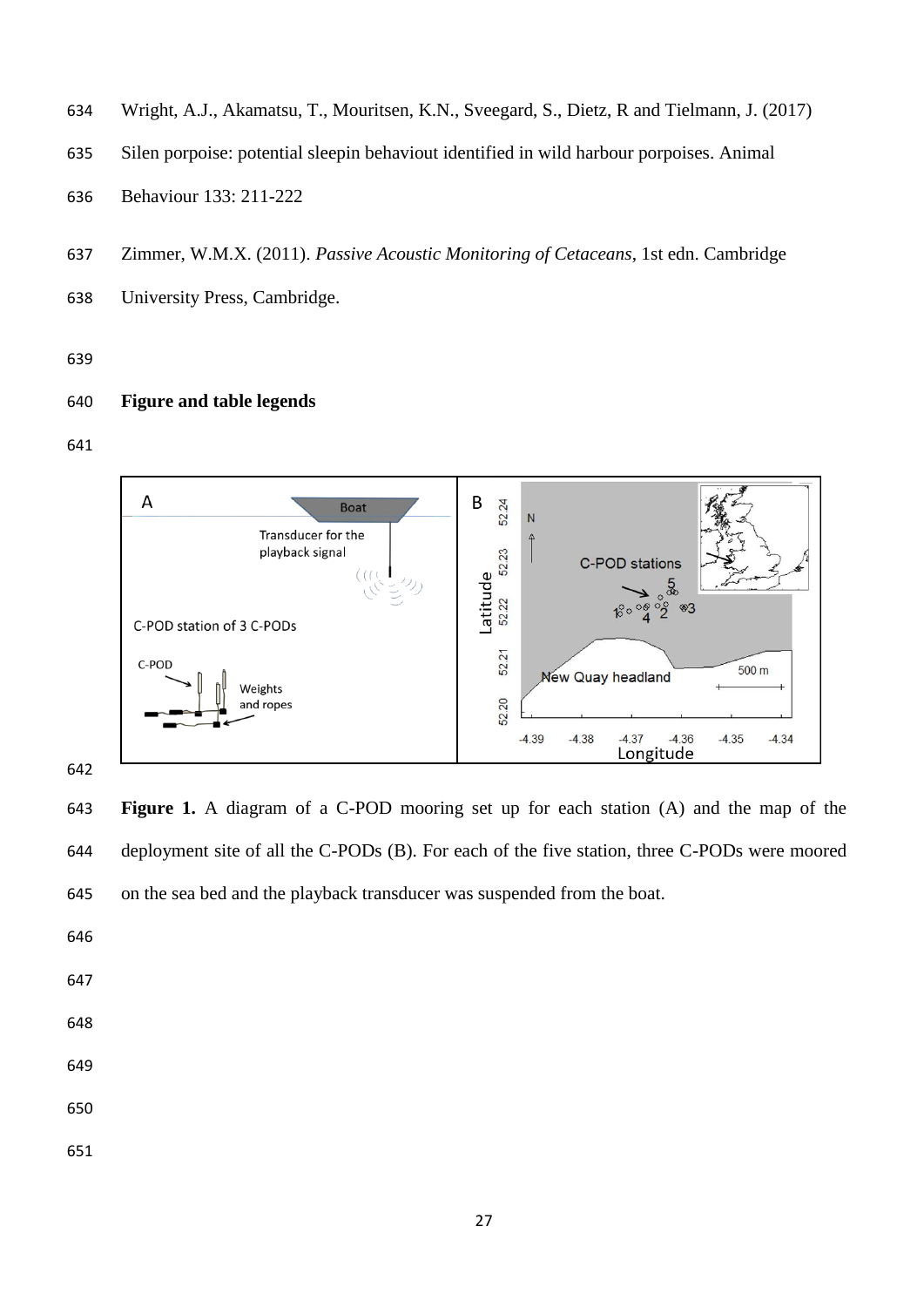

- 
- 
- 
- 





 **Figure 2.** The effect of distance from C-POD, the signal source level and logger sensitivity on the detection probability of artificial playback signal in the GAMM model, estimated at the mean value of other covariates. Dashed lines indicate plus and minus two standard errors from the estimates; y-axis is transformed to the response variable scale, and the up-ticks on x-axis show the covariate values in the data.

- 
- 
- 
- 
- 
- 
-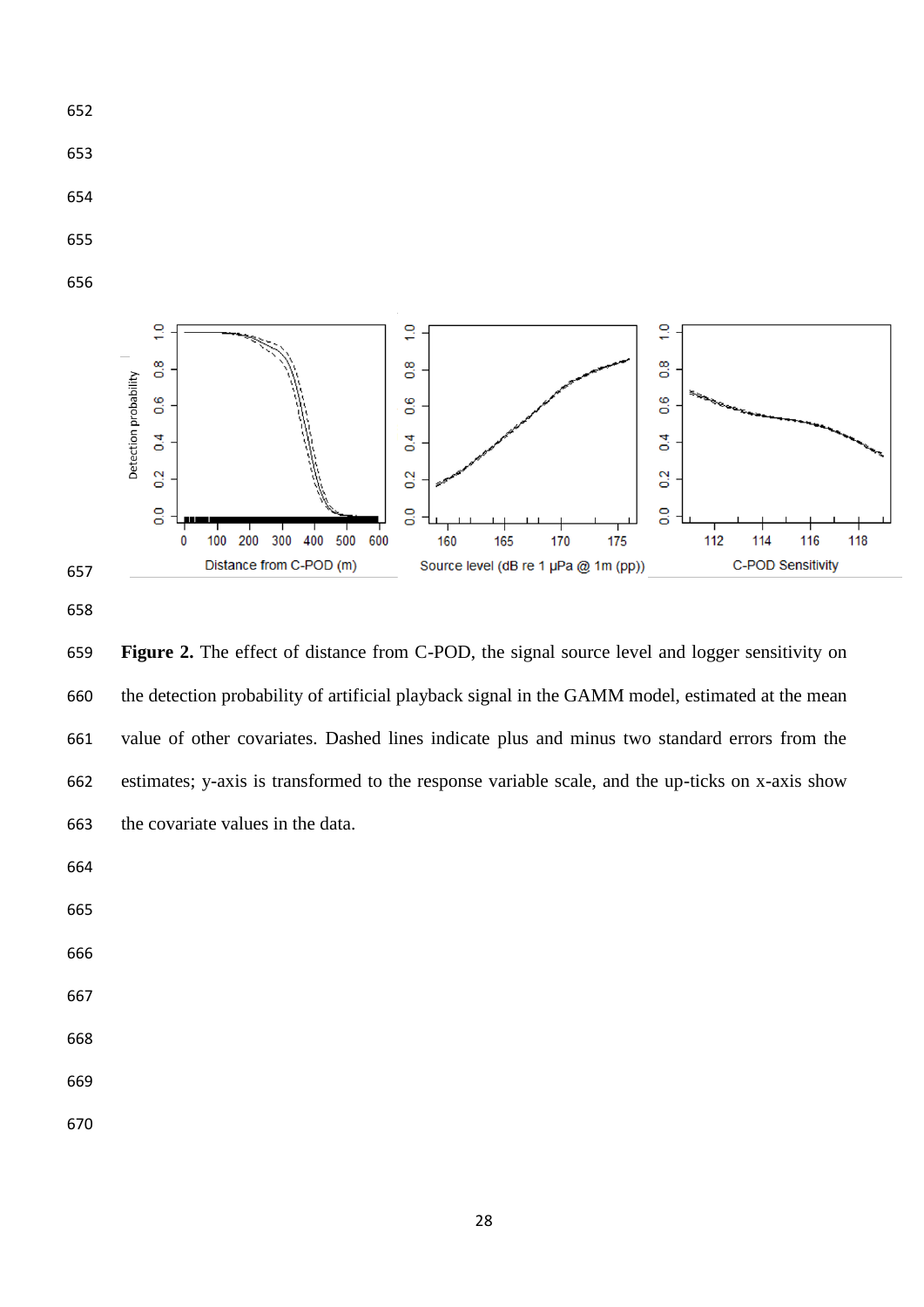

**Figure 3.** Fitted probability curves for the detection of artificial playback clicks at different

673 distances for source levels between 176 and 149 dB re 1  $\mu$ Pa/V @ 1 m for C-PODs at stations

1A and 1B. Each line depicts the fitted probability for one dB value.